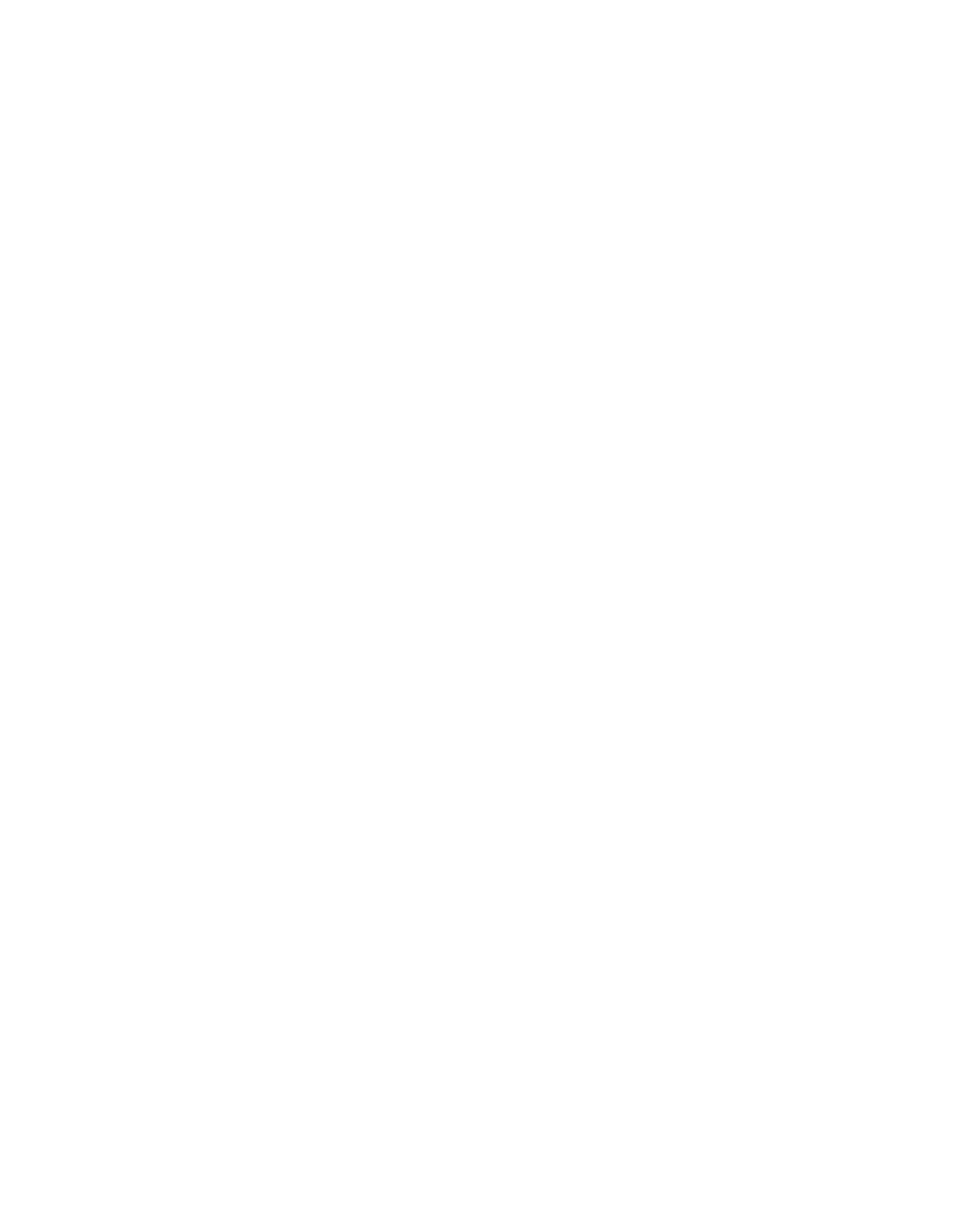### **University of Missouri System Fiscal Year 2008 Proposals Student Housing, Activity, Facility, and Health Service Fees**

### Table of Contents

|                                                                                                                                                                                                                                                                                                                                    | Page |
|------------------------------------------------------------------------------------------------------------------------------------------------------------------------------------------------------------------------------------------------------------------------------------------------------------------------------------|------|
|                                                                                                                                                                                                                                                                                                                                    |      |
|                                                                                                                                                                                                                                                                                                                                    |      |
|                                                                                                                                                                                                                                                                                                                                    |      |
|                                                                                                                                                                                                                                                                                                                                    |      |
|                                                                                                                                                                                                                                                                                                                                    |      |
| Table 3a. Summary of Housing System Financial Plans, System Total                                                                                                                                                                                                                                                                  |      |
| Table 4a. Proposed Student Activity, Facility, and Health Service Fees, UMC24<br>Table 4b. Proposed Student Activity, Facility, and Health Service Fees, UMKC25<br>Table 4c. Proposed Student Activity, Facility, and Health Service Fees, UMR26<br>Table 4d. Proposed Student Activity, Facility, and Health Service Fees, UMSL27 |      |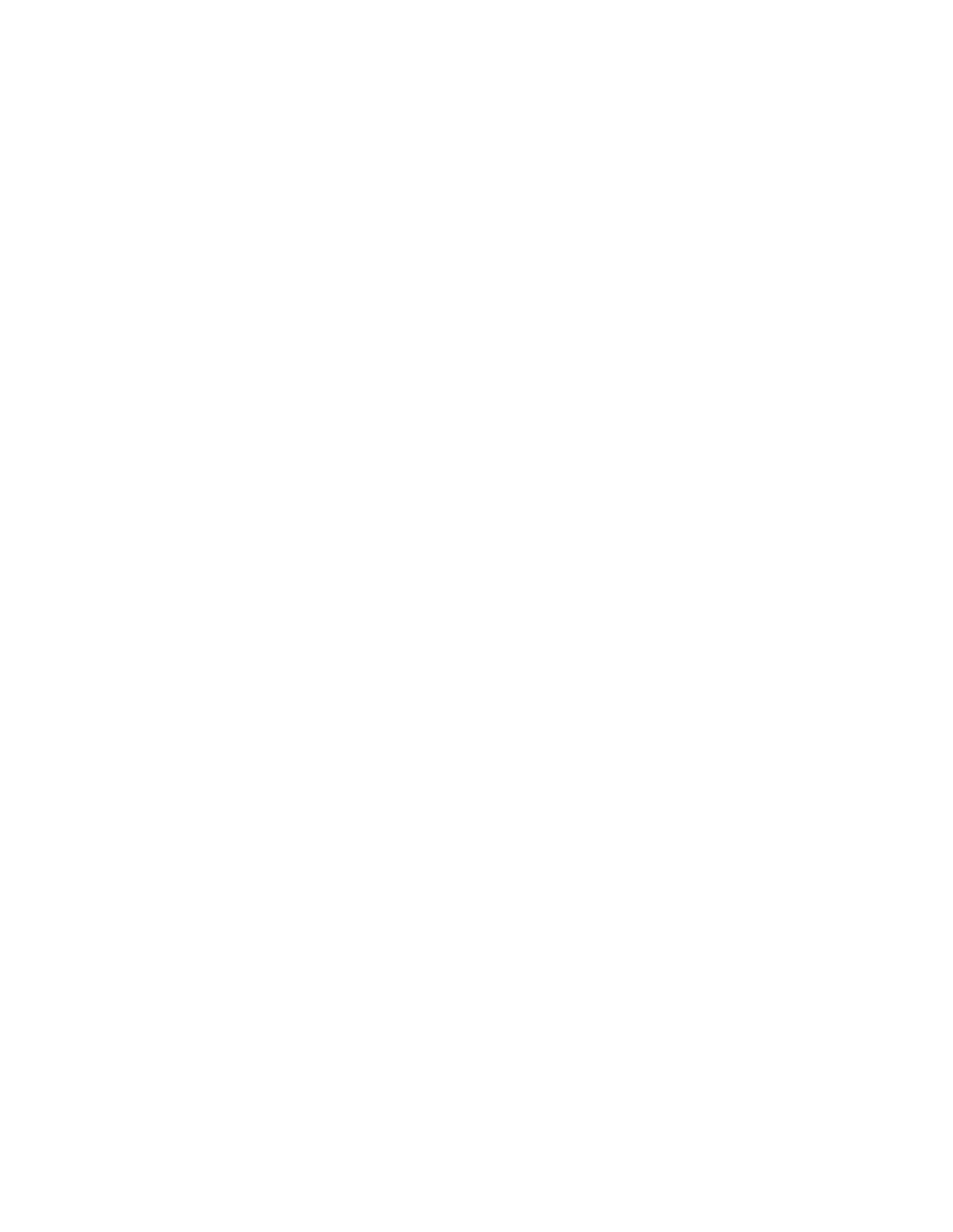#### **Overview**

This document contains the proposed rates for student housing, activity, facility, and health service fees for Fiscal Year 2008 and other supporting materials as submitted by each campus in the University of Missouri System. This information was prepared in support of recommendations to the Board of Curators for fee changes that would become effective in Summer Session 2007.

The fee proposals have been prepared under the direction of the Vice Chancellors or Vice Provosts for Student Affairs on each campus. Planning for fee changes is conducted using operating assumptions unique to each campus and activity, within the context of general economic guidelines communicated by the Assistant Vice President of Planning and Budget. The appropriate advisory groups, affected students, and/or their elected officers reviewed and approved these fee proposals.

The plan is that the following proposals will be recommended for approval at the January 25-26, 2007 meeting of the Board of Curators. Table 1 shows a summary of fee increases for consideration by the Board of Curators, with details for tuition, other required fees, and room and board charges. Tuition rate proposals for FY2008 have not yet been finalized and will be approved by the Board at their March meeting.

### **Housing System Highlights**

#### **Room and Board Contract Rates**

 Tables 2a - 2d detail the type of rooms and meal plans that are available on each campus as well as the current and proposed rates for each plan. Proposed room and board contract rates for the predominant plan reflect increases of 4.4% at UMC, 3.4% at UMKC, 7.6% at UMR, and 3.0% at UMSL.

 Room rate proposals at UMC are based on an average increase of 5.1%. Meal plan rates are differentially increased in order to adjust the prices of the different plans closer to the actual cost of the meal plan. The range of increases is from 3.5% to 3.9% with the predominant plan increasing 3.5%. Combined room and board rate increases range from 4.0% to 4.8% with the predominant plan increasing 4.4%.

 At UMKC meal plan rates contain an inflationary increase of 3.5% for all plans. Combined room and board contract rate increases range from 3.1% to 3.5% with the predominant plan increasing 3.4%. Room and board rates for the, summer 2007 term will be the same as summer 2006.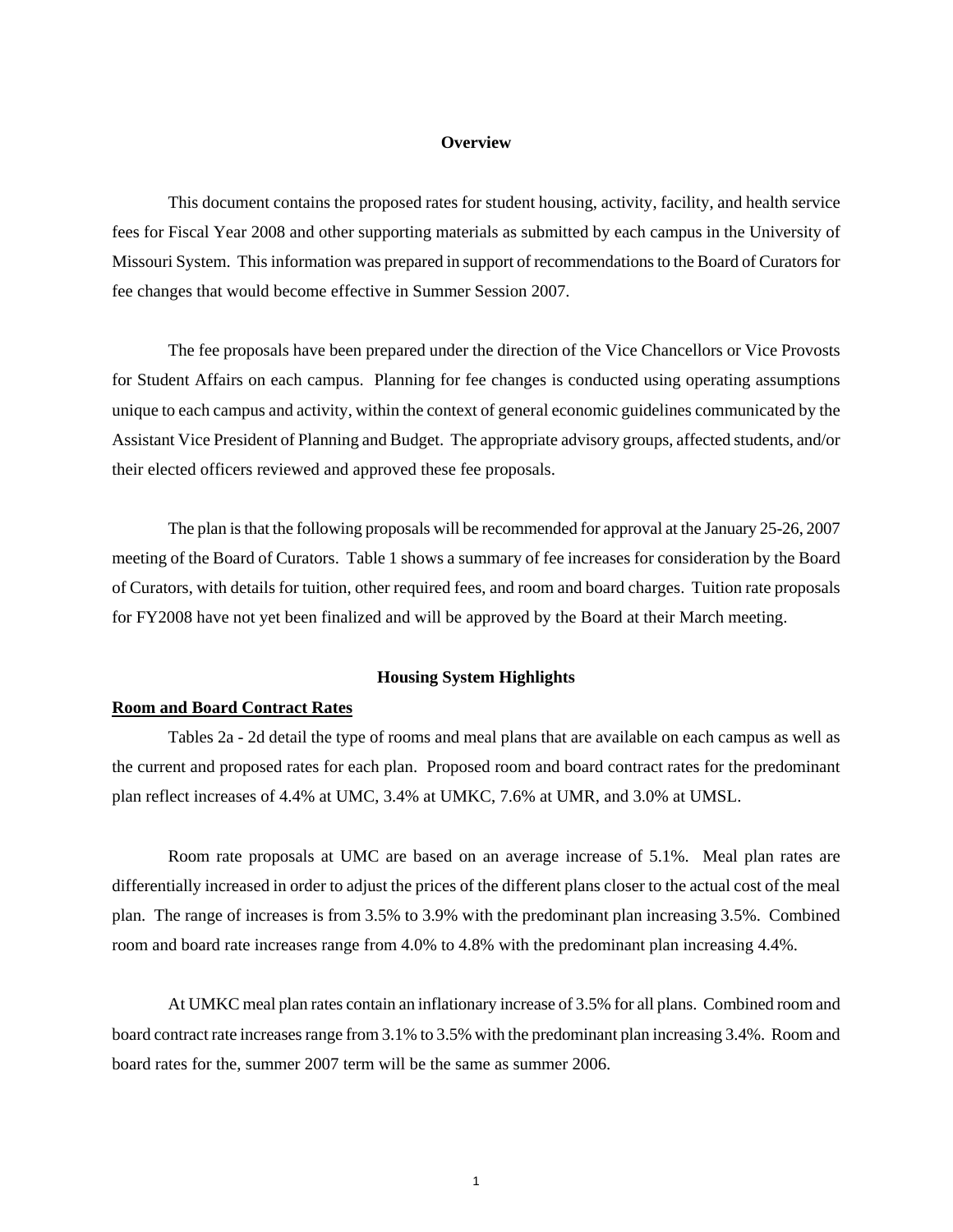At UMR room and board rate increases range from 7.2% to 8.8% depending on the facility and meal plan chosen. Summer session room and board rates increase from 5.9% to 6.1%. The UMR room rates reflect substantial increases in utilities and debt service. Meal plans are increasing from 8.9% to 9.2%. These cost increases are a result of a new food service contract proposal process that will provide increased services and upgraded food service options in response to enhanced industry standards and student demand. These proposed changes have the support of the Rolla Residents Hall Association. At UMSL, both room rates and meal plans are proposed to increase 3.0%.

#### **Family Housing**

Proposed increases in rates for family student housing are 2.4% to 3.4% at UMC, 7.1% to 9.1% at UMR, and 3.0% to 3.1% at UMSL. UMKC does not offer family housing.

### **Capacity and Occupancy**

 Residence hall capacity is planned to increase by 3.1% or an additional 281 rooms for the fiscal year 2008. UMC has opened two new residence halls and closed others for renovation for net additional capacity in FY 2008 of 141 beds. UMR has added net capacity of 40 beds due to the opening of Residential College Building 2 along with the closing of Thomas Jefferson Hall for renovation. UMSL has added capacity of 100 beds due to Villa Hall being brought back online after required maintenance. All of the combined campus changes bring the capacity to 9,414 rooms. Detailed below, is the anticipated residence hall occupancy for fiscal year 2008.

|                                            | UMC   | UMKC  | UMR     | <b>UMSL</b> | <b>Total</b> |
|--------------------------------------------|-------|-------|---------|-------------|--------------|
| Residency Hall Occupancy                   | 5,825 | 852   | 1.410   | 657         | 8.744        |
| Percent of Capacity                        | 93.4% | 97.3% | 89.1%   | 91.6%       | 92.9%        |
| Change in Occupancy Rate from FY2007 -2.2% |       | 0.8%  | $0.0\%$ | 54.5%       | $0.9\%$      |

 The apartment capacity is unchanged from FY 2007. Expected occupancy rates at UMC, UMR, and UMSL are 99.6%, 97.2% and 94.2% respectively.

### **Financial Plans**

 Tables 3a-3e presents the housing system financial plans for each campus and the system in total. The UMC financial plan shows anticipated expenditures and transfers slightly higher than revenues. UMKC shows a balanced budget plan while UMR and UMSL show anticipated revenues slightly higher than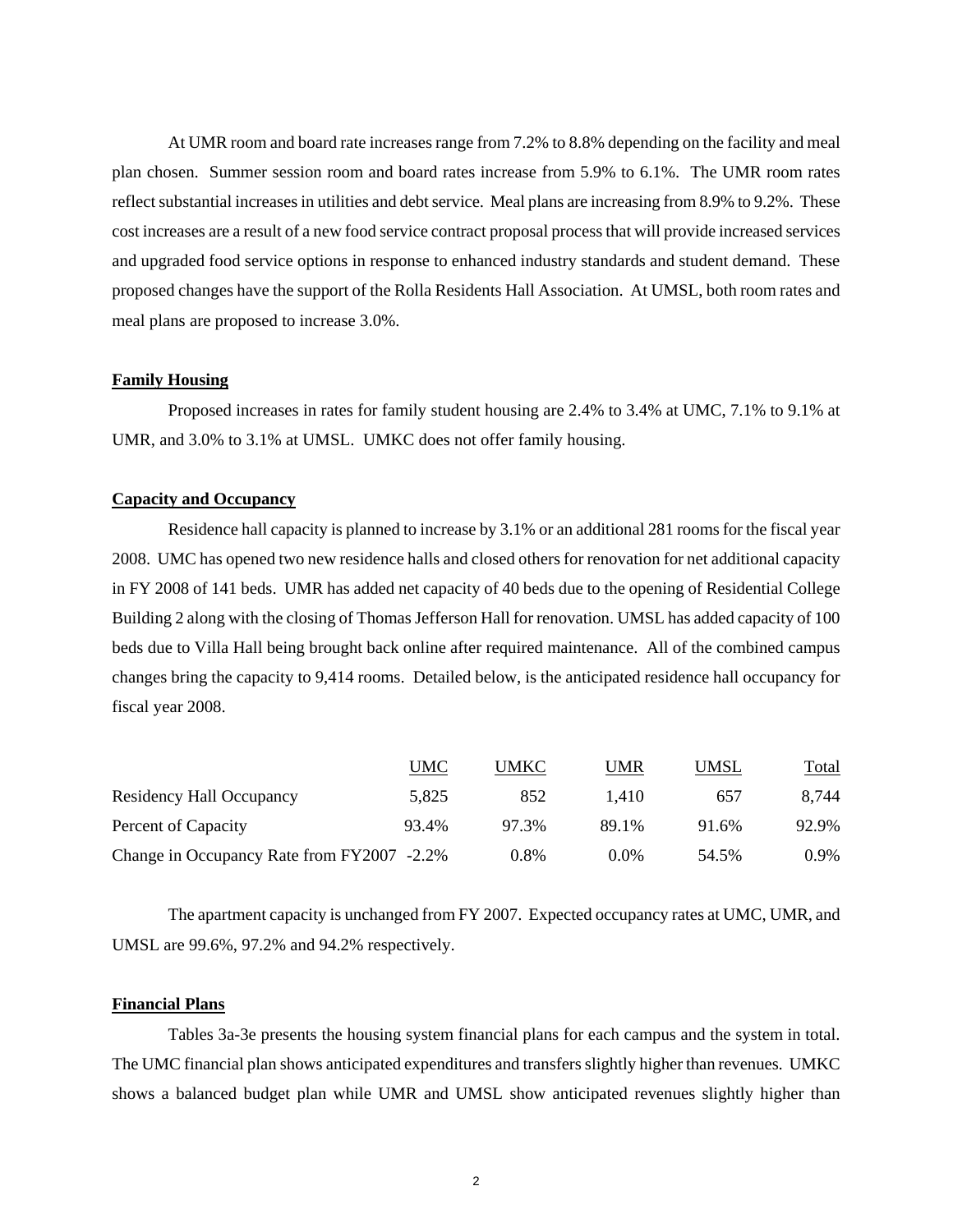expenditures and transfers. Consolidated revenues for the housing system are projected to increase 6.3% for FY 2008. Combined housing system expenditures and transfers for the campuses are projected to increase 6.4% in FY 2008. These increases are primarily a result of increased capacity, above normal inflationary increases for utilities, and increased mandatory transfers primarily for debt service of new and renovated facilities.

#### **Activity, Facility, and Health Service Fee Highlights**

 Table 1 shows a summary of average academic year charges for student fees, while Tables 4a-4d present details of the proposed activity, facility and health service fees. Proposed increases in total activity, facility, and health service fees for undergraduates average 3.9% across the system.

At UMC, undergraduate Student Activity Fees include fees to fund: Student Government, Student Organizations, Readership Program, Sports Clubs, Minority Student Organizations, Associated Students, Capital Improvements, Divisional Councils, Transportation System, Memorial Union, Student Life, Counseling Center, Jesse Auditorium, and Parking Garage. The Graduate/Prefessional Student Activity Fees support all of these except the Minority Student Organizations. The undergraduate student activity fee is recommended to increase 7.3%, or \$7.92. This recommendation includes an inflationary component, reallocation from some fees to higher priorities, plus some fee increases to address additional programming. The \$1.00 additional fee for transportation will fund additional routes, and the \$2.14 additional programming fees for Student Life is proposed to provide additional programming revenue to student activities, late night programming, and the Center for Leadership and Civic Engagement. An additional fee of \$0.63 for the Sports Clubs is proposed to provide funding for insurance for club participants. These fees are assessed per credit hour with a full fee plateau at 12 credit hours for undergraduate students. The current proposal includes a restructuring of the activity fees for graduate and professional students with a full fee plateau at 9 credit hours. Graduate/Professional Student Activity Fees were formerly assessed with a full fee plateau of 12 credit hours. Graduate Students were predominately enrolled for 9 hours while Professional Students were taking 12-15 hours. As a result, these groups were paying differing amounts of activity fees for the same services. The change to a 9 hour plateau equalizes the charges to all graduate and professional students. The new rates include an increase in the per credit hour rate, that results in a **decline** of 8.6%, or \$9.37, in assessed fees for the fall and winter semesters when compared to the previous plateau, and an increase of 21.9%, or \$11.93 in the summer term, where the plateau remains at 6 credit hours. The Recreation Activity and Facility fee will increase 3.3%, or \$4.14. Health Fees are recommended to increase 13.0%, or \$10.27 per student.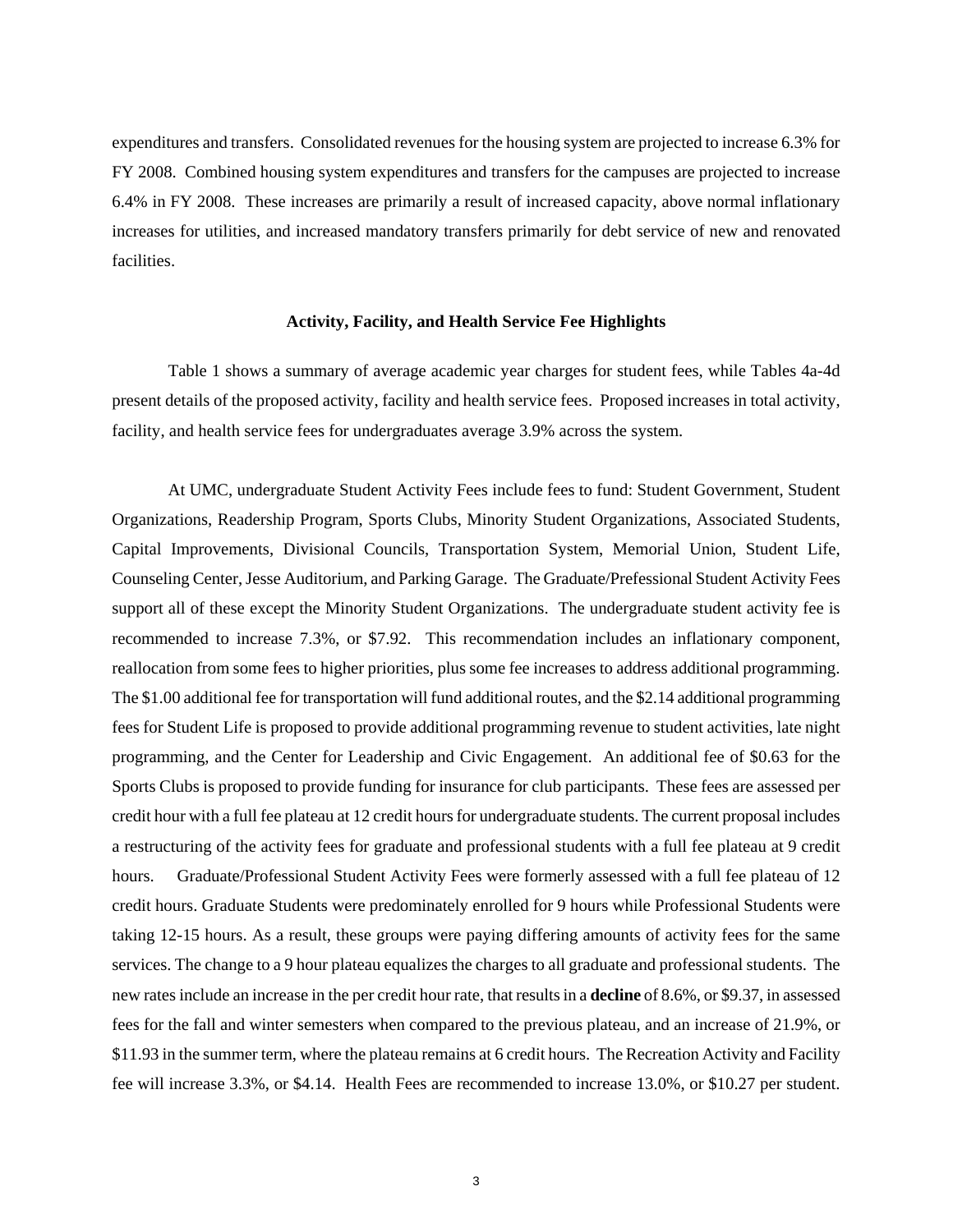Additional funds will be used to support increased costs, rising visit volumes, and for additional psychiatric elements to the mental health component. Proposed activity, facility, and health service fees at UMC in total will increase 7.1%, or \$22.33, for undergraduates and 1.6%, or \$5.04, for graduate and professional students in the fall and winter semesters. Summer session increases are 7.9% and 12.3% respectively. The Student Fee Review Committee and the MSA Senate support these proposals. A change in the process for Student Health Fee proposals was requested and will be implemented next year.

At UMKC, the overall proposed increase in activity, facility, and health service fees is 3.3%, or \$8.32. The proposed Athletic, Health, University Center, Activity and Physical Facility fees include inflationary increases of 3.8%. Inflationary increases to fees are recommended to fund increased costs for programs and services supported by these fees. The Athletic Fee will provide student fee support to the intercollegiate athletic program. Health Fees will provide additional staffing for physical and mental health services in order to meet increased demand. The Recreation Facility and the Associated Students of the University of Missouri (A.S.U.M.) Fee remain unchanged. Proposed fee increases were presented and discussed with UMKC's Student Government Association for input and support. The Student Government Association supports these proposals.

Proposed activity, facility, and health service fees at UMR will increase 1.8%, or \$6.60, for undergraduates and 2.1%, or \$7.60, for graduate students. The Graduate Student Fee, a flat fee, will increase from \$2.20 to \$3.20, or \$1.00 per student, after a decrease in FY 2007 from \$4.50 to \$2.20. The Health Service Fee will increase 8.2% to cover increased costs and additional costs related to psychological services. The University Center Fee increases 4.1%, or \$1.00. The Student Activity Fee is made up of various individual fees. Some of these are only charged in the fall and winter semesters while others are also charged in the summer. The proposal includes increases for some of the individual component fees and decreases for others resulting in a decline of 0.3%, or \$0.40 per semester for the fall and winter semesters, and an increase of 4.2%, or \$1.85, in the summer session. All other fees remain unchanged. For the summer session, fees increase 3.1% for both undergraduate and graduate students. The Rolla Student Council has approved these fee proposals.

 At UMSL, proposed activity, facility, and health service fees will increase 3.2%, or \$13.08. Student Life is requesting an increase of 28.9%, or \$12.00, in the Student Activity Fee. The increase will benefit students through increased funding to existing organizations as well as in the development of new organizations. The increase includes a dedicated dollar amount allocation to the University Program Board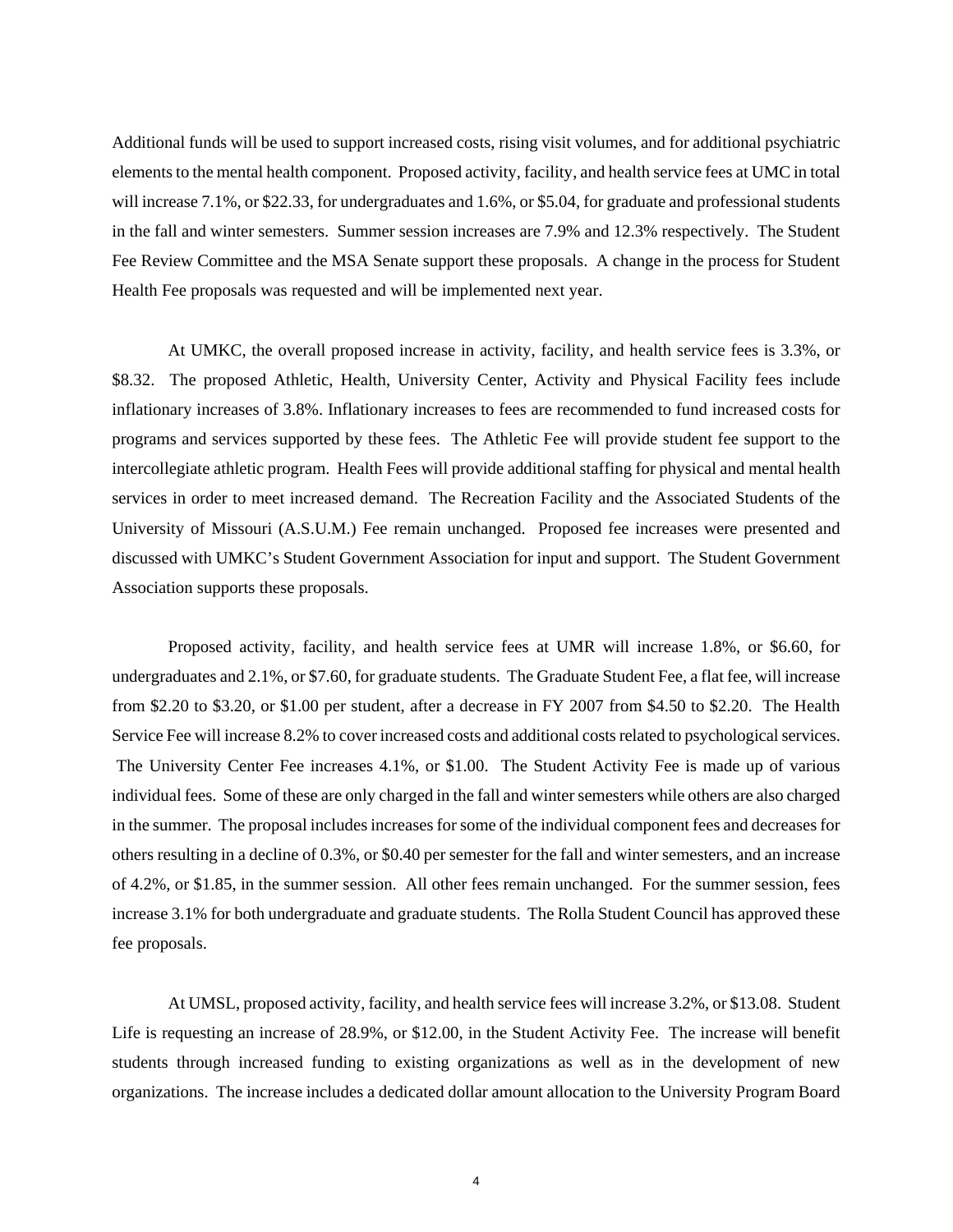(UPB). Approximately \$315,000 from the total student fee will be allocated to the University Program Board on an annual basis through the Student Activity Budget Committee. The UPB will continue to submit budget requests to the Student Activity Budget Committee (SABC) along the timeline established for all student organizations. The Student Service fee reflects an 18% increase, or \$1.08. This increase will allow student organizations to continue receiving increased allocations for items such as capital equipment, computers, telephone services, etc. All other fees remain unchanged. The proposed fees have been recommended by the UMSL Student Government Association (which originally recommended a larger increase for the Student Activity Fee), the Student Affairs University Assembly Committee, and approved by the Chancellor.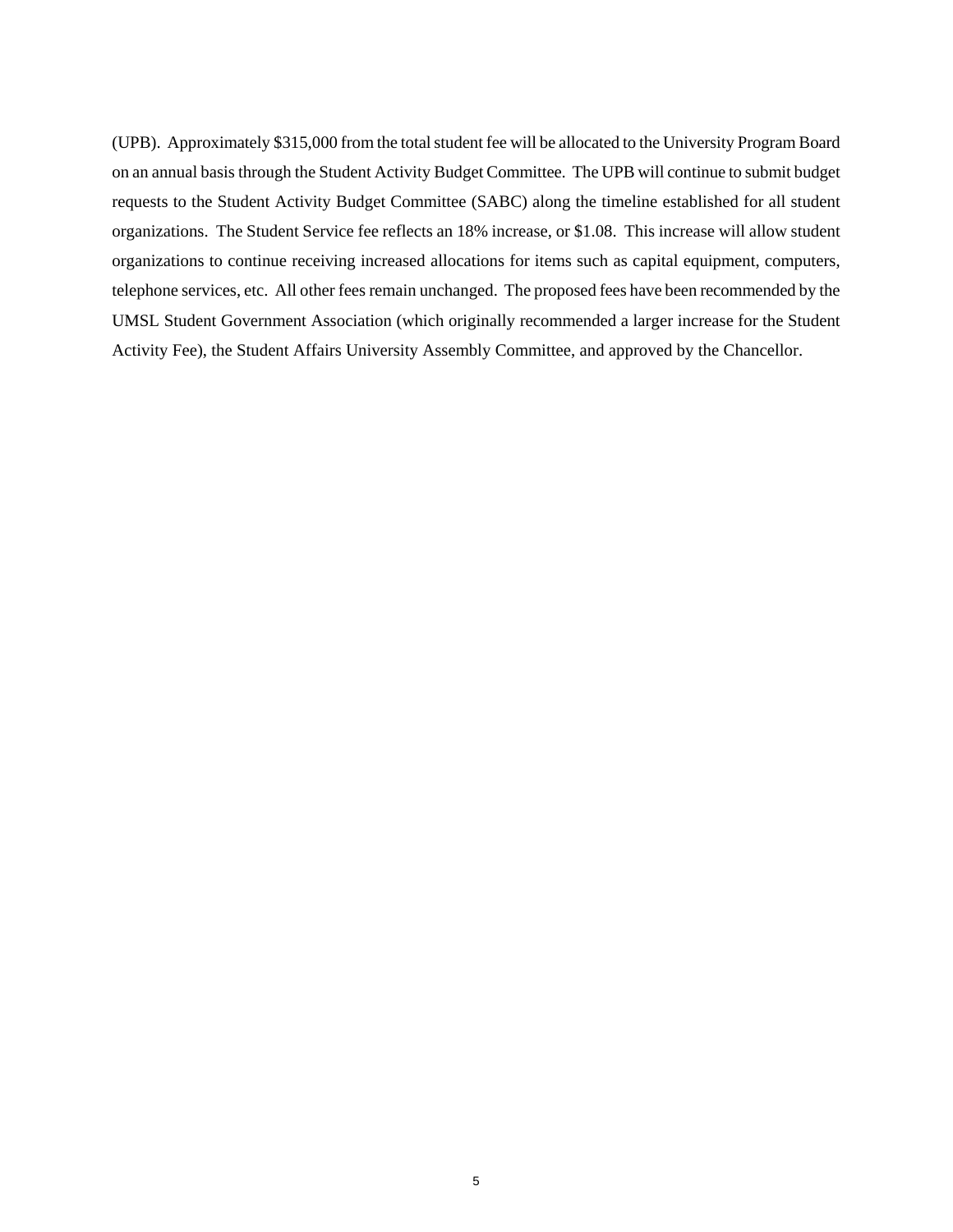Table 1. University of Missouri System, Summary of Proposed Fee Increases, Academic Year 2008 **Table 1. University of Missouri System, Summary of Proposed Fee Increases, Academic Year 2008**

I

|                                                        |                          |                                                                                                                      |                     |                                                                                                                                                   | UMKC                                                                                                                                    |                     |                                                                                                                                               | UMR                                                                                                                                                                                                                                                                                                                                                                                                                                                   |                     |                                                                                                                                                                                           | <b>UMSL</b>                                         |          |
|--------------------------------------------------------|--------------------------|----------------------------------------------------------------------------------------------------------------------|---------------------|---------------------------------------------------------------------------------------------------------------------------------------------------|-----------------------------------------------------------------------------------------------------------------------------------------|---------------------|-----------------------------------------------------------------------------------------------------------------------------------------------|-------------------------------------------------------------------------------------------------------------------------------------------------------------------------------------------------------------------------------------------------------------------------------------------------------------------------------------------------------------------------------------------------------------------------------------------------------|---------------------|-------------------------------------------------------------------------------------------------------------------------------------------------------------------------------------------|-----------------------------------------------------|----------|
|                                                        |                          |                                                                                                                      |                     |                                                                                                                                                   |                                                                                                                                         |                     |                                                                                                                                               |                                                                                                                                                                                                                                                                                                                                                                                                                                                       |                     |                                                                                                                                                                                           |                                                     | Percent  |
|                                                        | FY2007                   |                                                                                                                      | Percent<br>Increase |                                                                                                                                                   |                                                                                                                                         | Percent<br>Increase |                                                                                                                                               |                                                                                                                                                                                                                                                                                                                                                                                                                                                       | Percent<br>Increase |                                                                                                                                                                                           |                                                     | Increase |
| Tuition <sup>(1)</sup>                                 | \$6,819                  | $\begin{array}{r}\n\text{FY2008} \\ \text{N/A} \\ \text{N/A} \\ \text{N/A} \\ \text{670} \\ \text{670}\n\end{array}$ |                     | $\begin{array}{r} \hline \text{50007} \\ \text{36,819} \\ \text{339} \\ \text{501} \\ \text{7,659} \\ \text{7,580} \\ \text{815,239} \end{array}$ | $\begin{array}{r l} \text{FY2008} \\ \text{N/A} \\ \text{N/A} \\ \text{S18} \\ \text{518} \\ \text{7,835} \\ \text{93.353} \end{array}$ |                     | $\begin{array}{r l} \hline \text{KY2007} \\ \text{86,819} \\ \text{39} \\ \text{7,889} \\ \text{5,685} \\ \text{5,685} \\ \hline \end{array}$ | $\begin{array}{r l} \text{FY2008} \\ \text{N/A} \\ \text{N/A} \\ \text{N/A} \\ \text{N/A} \\ \text{N/A} \\ \text{N/A} \\ \text{N/A} \\ \text{N/A} \\ \text{N/A} \\ \text{N/A} \\ \text{N/A} \\ \text{N-A} \\ \text{N-A} \\ \text{N-A} \\ \text{N-A} \\ \text{N-A} \\ \text{N-A} \\ \text{N-A} \\ \text{N-A} \\ \text{N-A} \\ \text{N-A} \\ \text{N-A} \\ \text{N-A} \\ \text{N-A} \\ \text{N-A} \\ \text{N-A} \\ \text{N-A} \\ \text{N-A} \\ \text{N$ |                     | $\begin{array}{r l} \hline \text{56,} \\ \text{56,} \\ \text{57,} \\ \text{68} \\ \text{7,} \\ \text{968} \\ \text{7,} \\ \text{17,} \\ \text{18} \\ \text{15,} \\ \text{16} \end{array}$ | FY2008<br>N/A<br>N/A<br>N/A<br>S36<br>S36<br>38,230 |          |
| Information Technology Fee <sup>(1)</sup>              | 339                      |                                                                                                                      |                     |                                                                                                                                                   |                                                                                                                                         |                     |                                                                                                                                               |                                                                                                                                                                                                                                                                                                                                                                                                                                                       |                     |                                                                                                                                                                                           |                                                     |          |
| Student Activity, Facility & Health Fee <sup>(2)</sup> | 626                      |                                                                                                                      | 7.0%                |                                                                                                                                                   |                                                                                                                                         | 3.3%                |                                                                                                                                               |                                                                                                                                                                                                                                                                                                                                                                                                                                                       | 1.8%                |                                                                                                                                                                                           |                                                     | 3.2%     |
| <b>Total Required Fees</b>                             | 7,784                    |                                                                                                                      |                     |                                                                                                                                                   |                                                                                                                                         |                     |                                                                                                                                               |                                                                                                                                                                                                                                                                                                                                                                                                                                                       |                     |                                                                                                                                                                                           |                                                     |          |
| Room & Board $^{\scriptsize{(3)}}$                     |                          | 6,810<br>\$7,480                                                                                                     | 4.4%                |                                                                                                                                                   |                                                                                                                                         | 3.4%                |                                                                                                                                               |                                                                                                                                                                                                                                                                                                                                                                                                                                                       | 7.6%                |                                                                                                                                                                                           |                                                     | 3.0%     |
| <b>Total Fees</b>                                      | $\frac{6,525}{\$14,309}$ |                                                                                                                      |                     |                                                                                                                                                   |                                                                                                                                         |                     |                                                                                                                                               |                                                                                                                                                                                                                                                                                                                                                                                                                                                       |                     |                                                                                                                                                                                           |                                                     |          |
|                                                        |                          |                                                                                                                      |                     |                                                                                                                                                   |                                                                                                                                         |                     |                                                                                                                                               |                                                                                                                                                                                                                                                                                                                                                                                                                                                       |                     |                                                                                                                                                                                           |                                                     |          |

Notes:

(1) Based on average fees for a resident undergraduate student at fifteen credit hours per semester for 2 semesters. FY08 rate proposals are not yet finalized

(1) Based on average fees for a resident undergraduate student at fifteen credit hours per semester for 2 semesters. FY08 rate proposals are not yet finalizee<br>(2) Activity, Facility, and Health Fee increases in excess of i (2) Activity, Facility, and Health Fee increases in excess of inflation are new initiatives that were initiated or approved by the Student Government Assoc or their representative

(3) Predominant plan as submitted by each campus.

P&B 1/04/2007 P&B 1/04/2007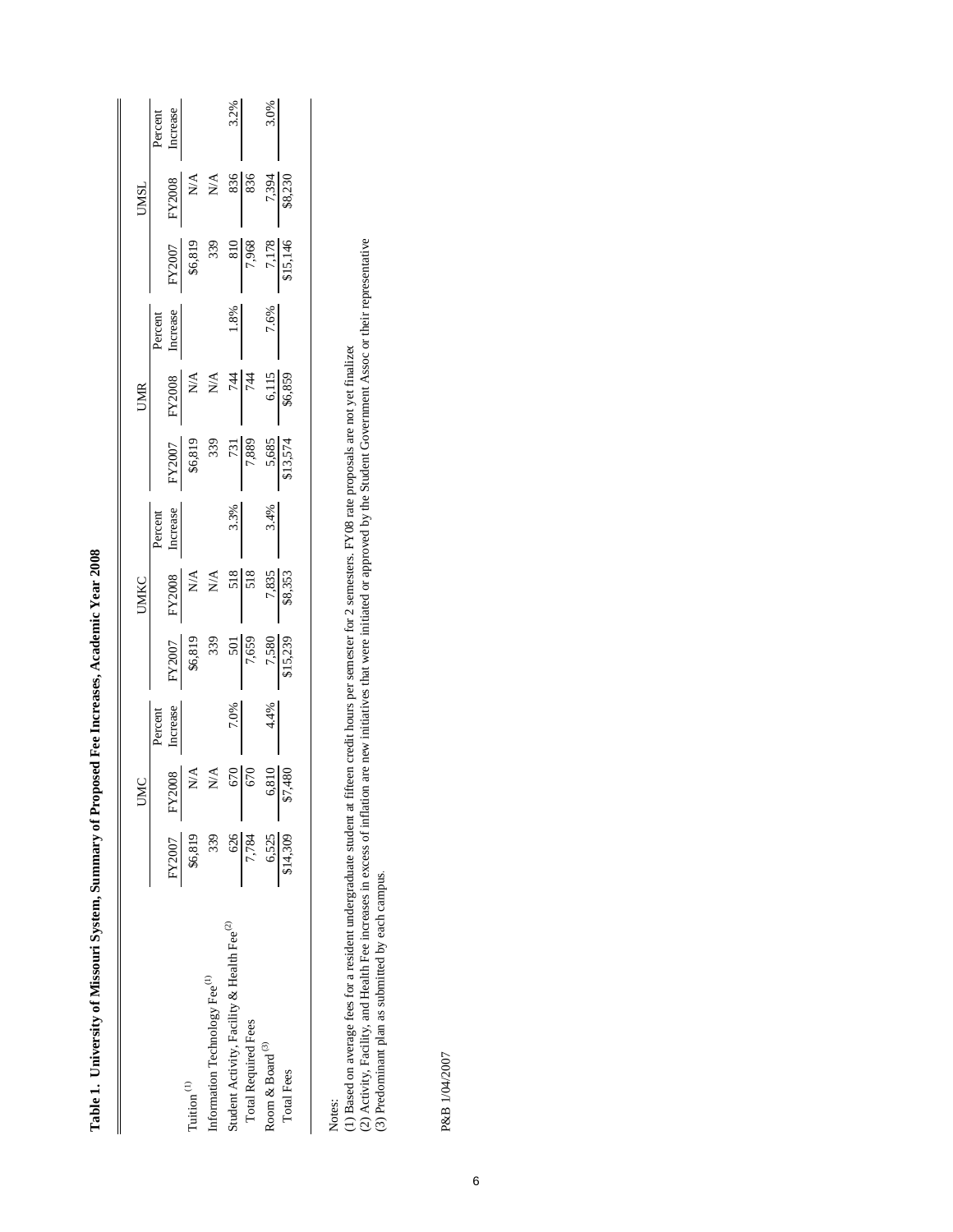|                                    |                                                      |                  | <b>UMC</b> |           |         |
|------------------------------------|------------------------------------------------------|------------------|------------|-----------|---------|
|                                    |                                                      |                  |            | Increase/ | Percent |
| <b>Academic Year (2 Semesters)</b> |                                                      | FY2007           | FY2008     | Decrease  | Change  |
| <b>Predominant Plan</b>            |                                                      |                  |            |           |         |
|                                    | Room and Board                                       | \$6,525          | \$6,810    | \$285     | 4.4%    |
|                                    | Includes Meals @:<br>Meal Plan 3 - 14 meals per week | \$2,540          | \$2,630    | \$90      | 3.5%    |
| <b>Meal Plans Defined</b>          |                                                      |                  |            |           |         |
| Meal Plan 1                        |                                                      | $21$ meals $(2)$ |            |           |         |
| Meal Plan 2                        |                                                      | 17 meals $(2)$   |            |           |         |
| Meal Plan 3                        |                                                      | 14 meals $(2)$   |            |           |         |
| Meal Plan 4                        |                                                      | 10 meals $(2)$   |            |           |         |
| Meal Plan 5                        |                                                      | $7$ meals $(2)$  |            |           |         |
| Hatch / Schurz Double Rooms        |                                                      |                  |            |           |         |
| Meal Plan 1                        |                                                      | \$6,185          | n/a        |           |         |
| Meal Plan 2                        |                                                      | 5,885            | n/a        |           |         |
| Meal Plan 3                        |                                                      | 5,585            | n/a        |           |         |
| Meal Plan 4                        |                                                      | 5,205            | n/a        |           |         |
| Meal Plan 5                        |                                                      | 4,825            | n/a        |           |         |
| Hatch / Schurz Single Rooms        |                                                      |                  |            |           |         |
| Meal Plan 1                        |                                                      | \$7,290          | n/a        |           |         |
| Meal Plan 2                        |                                                      | 6,990            | n/a        |           |         |
| Meal Plan 3                        |                                                      | 6,690            | n/a        |           |         |
| Meal Plan 4                        |                                                      | 6,310            | n/a        |           |         |
| Meal Plan 5                        |                                                      | 5,930            | n/a        | ---       | ---     |
| Gillett / Hudson / Jones Double    |                                                      |                  |            |           |         |
| Meal Plan 1                        |                                                      | \$6,525          | \$6,810    | \$285     | 4.4%    |
| Meal Plan 2                        |                                                      | 6,225            | 6,500      | 275       | 4.4%    |
| Meal Plan 3                        |                                                      | 5,925            | 6,190      | 265       | 4.5%    |
| Meal Plan 4                        |                                                      | 5,545            | 5,800      | 255       | 4.6%    |
| Meal Plan 5                        |                                                      | 5,165            | 5,410      | 245       | 4.7%    |
| Gillett / Hudson / Jones Single    |                                                      |                  |            |           |         |
| Meal Plan 1                        |                                                      | \$7,640          | \$7,980    | \$340     | 4.5%    |
| Meal Plan 2                        |                                                      | 7,340            | 7,670      | 330       | 4.5%    |
| Meal Plan 3                        |                                                      | 7,040            | 7,360      | 320       | 4.5%    |
| Meal Plan 4                        |                                                      | 6,660            | 6,970      | 310       | 4.7%    |
| Meal Plan 5                        |                                                      | 6,280            | 6,580      | 300       | 4.8%    |
| Virginia Avenue Suite Double       |                                                      |                  |            |           |         |
| Meal Plan 1                        |                                                      | \$8,475          | \$8,855    | \$380     | 4.5%    |
| Meal Plan 2                        |                                                      | 8,175            | 8,545      | 370       | 4.5%    |
| Meal Plan 3                        |                                                      | 7,875            | 8,235      | 360       | 4.6%    |
| Meal Plan 4                        |                                                      | 7,495            | 7,845      | 350       | 4.7%    |
| Meal Plan 5                        |                                                      | 7,115            | 7,455      | 340       | 4.8%    |

## **Table 2a. University of Missouri - Columbia, Proposed Changes in Housing Contracts (1) Effective Beginning with the 2007 Summer Session**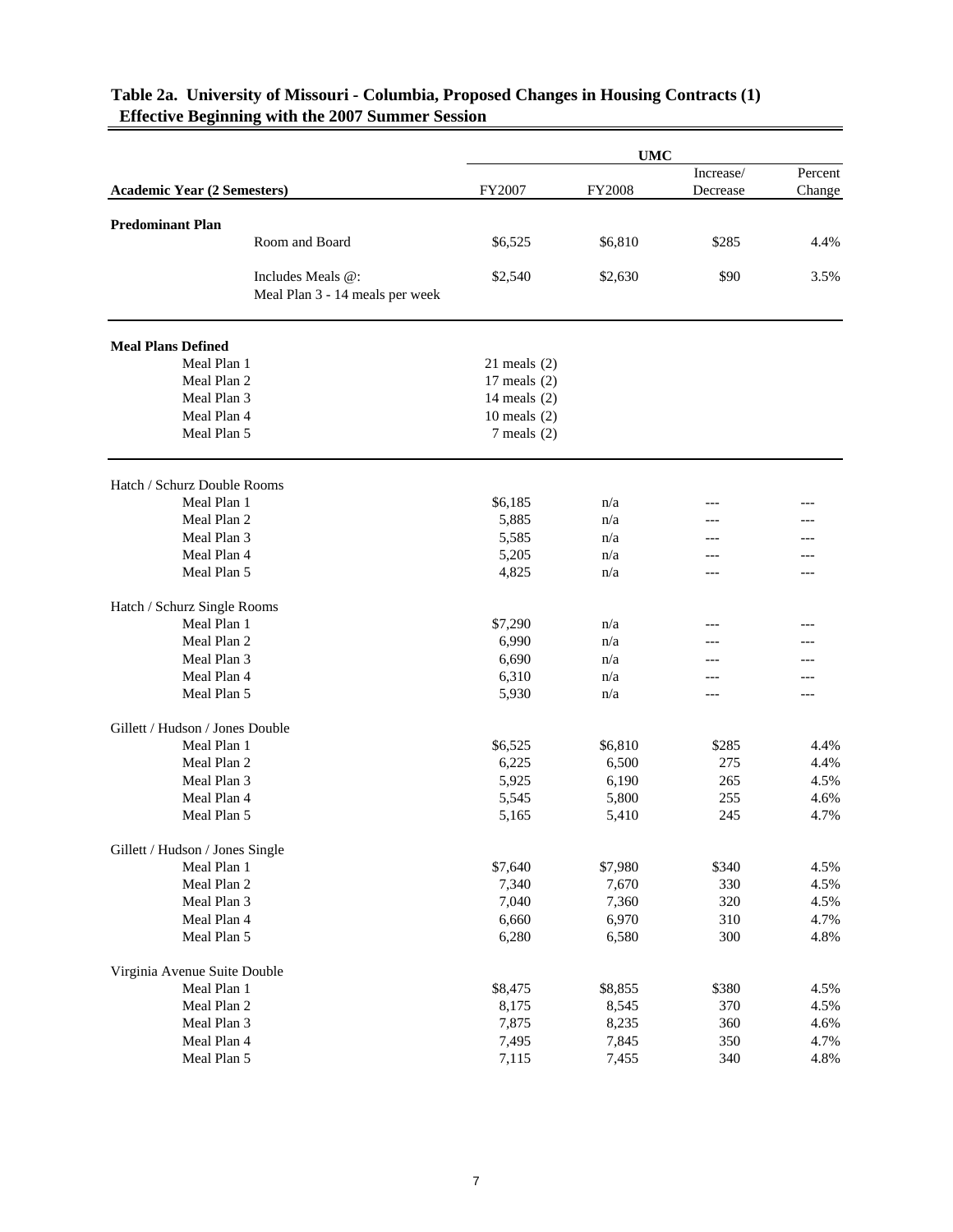|                                                            |         |               | Increase/ | Percent |
|------------------------------------------------------------|---------|---------------|-----------|---------|
| Academic Year (2 Semesters) Cont.                          | FY2007  | <b>FY2008</b> | Decrease  | Change  |
|                                                            |         |               |           |         |
| Virginia Avenue Semi-Suite Double                          |         |               |           |         |
| Meal Plan 1                                                | \$8,130 | \$8,495       | \$365     | 4.5%    |
| Meal Plan 2                                                | 7,830   | 8,185         | 355       | 4.5%    |
| Meal Plan 3                                                | 7,530   | 7,875         | 345       | 4.6%    |
| Meal Plan 4                                                | 7,150   | 7,485         | 335       | 4.7%    |
| Meal Plan 5                                                | 6,770   | 7,095         | 325       | 4.8%    |
| Virginia Avenue Semi-Suite Single                          |         |               |           |         |
| Meal Plan 1                                                | \$9,210 | \$9,630       | \$420     | 4.6%    |
| Meal Plan 2                                                | 8,910   | 9,320         | 410       | 4.6%    |
| Meal Plan 3                                                | 8,610   | 9,010         | 400       | 4.6%    |
| Meal Plan 4                                                | 8,230   | 8,620         | 390       | 4.7%    |
| Meal Plan 5                                                | 7,850   | 8,230         | 380       | 4.8%    |
| Lathrop / Laws / Defoe / Cramer / Stafford / Graham Double |         |               |           |         |
| Meal Plan 1                                                | \$6,710 | \$7,000       | \$290     | 4.3%    |
| Meal Plan 2                                                | 6,410   | 6,690         | 280       | 4.4%    |
| Meal Plan 3                                                | 6,110   | 6,380         | 270       | 4.4%    |
| Meal Plan 4                                                | 5,730   | 5,990         | 260       | 4.5%    |
| Meal Plan 5                                                | 5,350   | 5,600         | 250       | 4.7%    |
|                                                            |         |               |           |         |
| Lathrop / Laws / Defoe / Cramer / Stafford / Graham Single |         |               |           |         |
| Meal Plan 1                                                | \$7,820 | \$8,170       | \$350     | 4.5%    |
| Meal Plan 2                                                | 7,520   | 7,860         | 340       | 4.5%    |
| Meal Plan 3                                                | 7,220   | 7,550         | 330       | 4.6%    |
| Meal Plan 4                                                | 6,840   | 7,160         | 320       | 4.7%    |
| Meal Plan 5                                                | 6,460   | 6,770         | 310       | 4.8%    |
| McDavid / Mark Twain / Wolpers / Johnston Double           |         |               |           |         |
| Meal Plan 1                                                | \$7,345 | \$7,670       | \$325     | 4.4%    |
| Meal Plan 2                                                | 7,045   | 7,360         | 315       | 4.5%    |
| Meal Plan 3                                                | 6,745   | 7,050         | 305       | 4.5%    |
| Meal Plan 4                                                | 6,365   | 6,660         | 295       | 4.6%    |
| Meal Plan 5                                                | 5,985   | 6,270         | 285       | 4.8%    |
| McDavid / Mark Twain / Wolpers / Johnston Single           |         |               |           |         |
| Meal Plan 1                                                | \$8,465 | \$8,845       | \$380     | 4.5%    |
| Meal Plan 2                                                | 8,165   | 8,535         | 370       | 4.5%    |
| Meal Plan 3                                                | 7,865   | 8,225         | 360       | 4.6%    |
| Meal Plan 4                                                | 7,485   | 7,835         | 350       | 4.7%    |
| Meal Plan 5                                                | 7,105   | 7,445         | 340       | 4.8%    |
| College Avenue Semi-Suite Double                           |         |               |           |         |
| Meal Plan 1                                                | \$8,130 | \$8,495       | \$365     | 4.5%    |
|                                                            |         |               |           |         |
| Meal Plan 2                                                | 7,830   | 8,185         | 355       | 4.5%    |
| Meal Plan 3                                                | 7,530   | 7,875         | 345       | 4.6%    |
| Meal Plan 4                                                | 7,150   | 7,485         | 335       | 4.7%    |
| Meal Plan 5                                                | 6,770   | 7,095         | 325       | 4.8%    |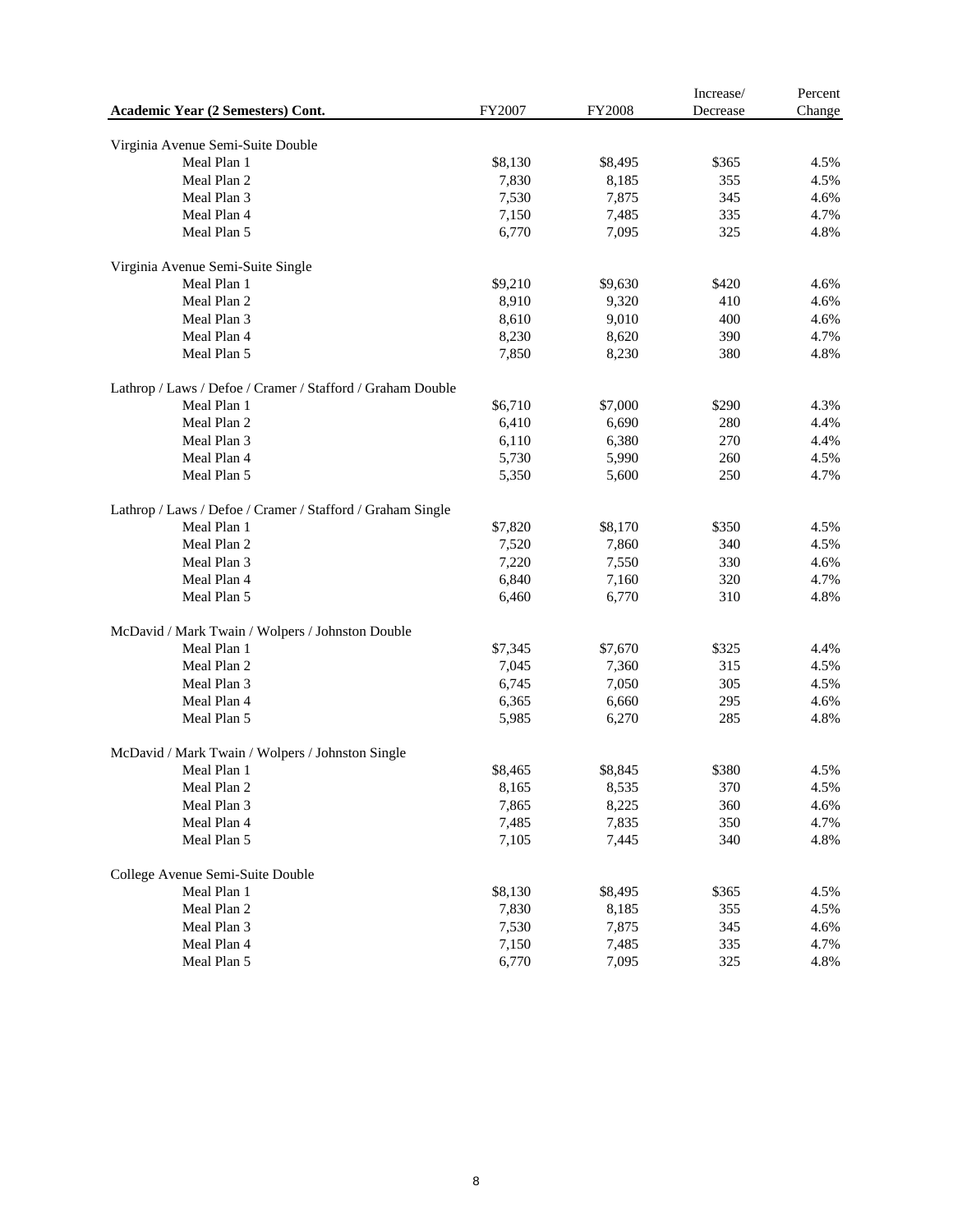| Academic Year (2 Semesters) Cont.  | FY2007  | <b>FY2008</b> | Increase/<br>Decrease | Percent<br>Change |
|------------------------------------|---------|---------------|-----------------------|-------------------|
| College Avenue Semi-Suite Single   |         |               |                       |                   |
| Meal Plan 1                        | \$9,210 | \$9,630       | \$420                 | 4.6%              |
| Meal Plan 2                        | 8,910   | 9,320         | 410                   | 4.6%              |
| Meal Plan 3                        | 8,610   | 9,010         | 400                   | 4.6%              |
| Meal Plan 4                        | 8,230   | 8,620         | 390                   | 4.7%              |
| Meal Plan 5                        | 7,850   | 8,230         | 380                   | 4.8%              |
| College Avenue Suite Single        |         |               |                       |                   |
| Meal Plan 1                        | \$9,210 | \$9,630       | \$420                 | 4.6%              |
| Meal Plan 2                        | 8,910   | 9,320         | 410                   | 4.6%              |
| Meal Plan 3                        | 8,610   | 9,010         | 400                   | 4.6%              |
| Meal Plan 4                        | 8,230   | 8,620         | 390                   | 4.7%              |
| Meal Plan 5                        | 7,850   | 8,230         | 380                   | 4.8%              |
| Southwest Campus Semi-Suite Double |         |               |                       |                   |
| Meal Plan 1                        | \$8,130 | \$8,495       | \$365                 | 4.5%              |
| Meal Plan 2                        | 7,830   | 8,185         | 355                   | 4.5%              |
| Meal Plan 3                        | 7,530   | 7,875         | 345                   | 4.6%              |
| Meal Plan 4                        | 7,150   | 7,485         | 335                   | 4.7%              |
| Meal Plan 5                        | 6,770   | 7,095         | 325                   | 4.8%              |
| Southwest Campus Suite Double      |         |               |                       |                   |
| Meal Plan 1                        | \$8,475 | \$8,855       | \$380                 | 4.5%              |
| Meal Plan 2                        | 8,175   | 8,545         | \$370                 | 4.5%              |
| Meal Plan 3                        | 7,875   | 8,235         | \$360                 | 4.6%              |
| Meal Plan 4                        | 7,495   | 7,845         | \$350                 | 4.7%              |
| Meal Plan 5                        | 7,115   | 7,455         | \$340                 | 4.8%              |
| Southwest Campus Semi-Suite Single |         |               |                       |                   |
| Meal Plan 1                        | \$9,210 | \$9,630       | \$420                 | 4.6%              |
| Meal Plan 2                        | 8,910   | 9,320         | \$410                 | 4.6%              |
| Meal Plan 3                        | 8,610   | 9,010         | \$400                 | 4.6%              |
| Meal Plan 4                        | 8,230   | 8,620         | \$390                 | 4.7%              |
| Meal Plan 5                        | 7,850   | 8,230         | \$380                 | 4.8%              |
| Southwest Campus Suite Single      |         |               |                       |                   |
| Meal Plan 1                        | \$9,210 | \$9,630       | \$420                 | 4.6%              |
| Meal Plan 2                        | 8,910   | 9,320         | \$410                 | 4.6%              |
| Meal Plan 3                        | 8,610   | 9,010         | \$400                 | 4.6%              |
| Meal Plan 4                        | 8,230   | 8,620         | \$390                 | 4.7%              |
| Meal Plan 5                        | 7,850   | 8,230         | \$380                 | 4.8%              |
|                                    |         |               | Increase/             | Percent           |
| <b>Summer Session</b>              | FY2007  | FY2008        | Decrease              | Change            |
| Single Rooms                       |         |               |                       |                   |
| Meal Plan 1                        | \$1,837 | \$1,913       | 76                    | 4.1%              |
| Meal Plan 2                        | 1,765   | 1,839         | 74                    | 4.2%              |
| Meal Plan 3                        | 1,692   | 1,764         | 72                    | 4.3%              |
| Meal Plan 4                        | 1,601   | 1,670         | 69                    | 4.3%              |
| Meal Plan 5                        | 1,509   | 1,576         | 67                    | 4.4%              |
| Double Rooms                       |         |               |                       |                   |
| Meal Plan 1                        | \$1,527 | \$1,588       | 61                    | 4.0%              |
| Meal Plan 2                        | 1,455   | 1,514         | 59                    | 4.1%              |
| Meal Plan 3                        | 1,382   | 1,439         | 57                    | 4.1%              |
| Meal Plan 4                        | 1,291   | 1,345         | 54                    | 4.2%              |
| Meal Plan 5                        | 1,199   | 1,251         | 52                    | 4.3%              |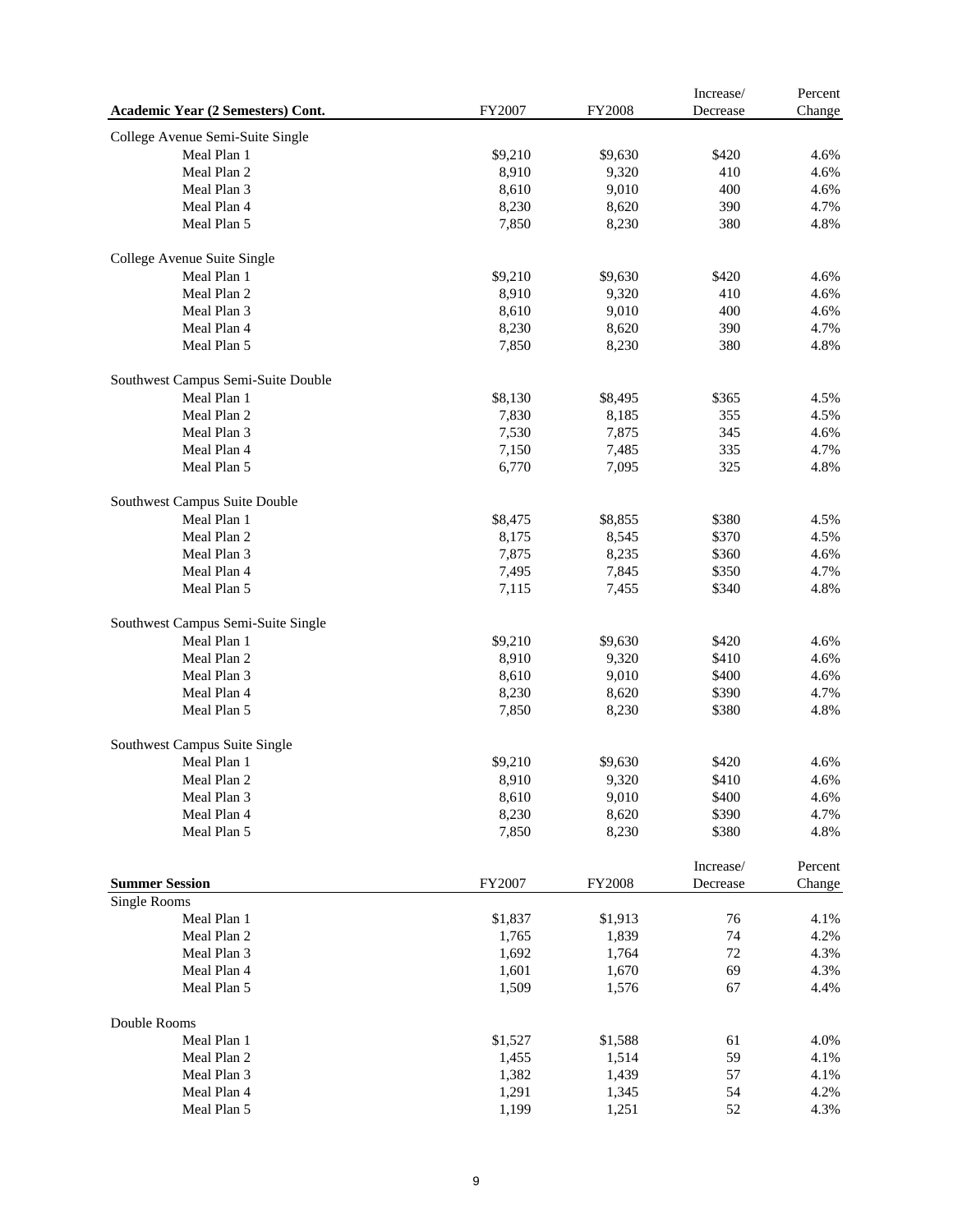|                                           |        |               | Increase/ | Percent |
|-------------------------------------------|--------|---------------|-----------|---------|
| <b>Family Student Housing (Per Month)</b> | FY2007 | <b>FY2008</b> | Decrease  | Change  |
| 1 Bedroom (Basic)                         | \$350  | \$360         | 10        | 2.9%    |
| 1 Bedroom (Renov.)                        | 410    | 420           | 10        | 2.4%    |
| 2 Bedroom (Basic)                         | 400    | 410           | 10        | 2.5%    |
| 2 Bedroom (Renov.)                        | 475    | 490           | 15        | 3.2%    |
| 2 Bedroom (Enlarged)                      | 495    | 510           | 15        | 3.0%    |
| Manor House Efficiency                    | 400    | 410           | 10        | 2.5%    |
| Manor House 1 Bedroom                     | 475    | 490           | 15        | 3.2%    |
| Manor House 2 Bedroom                     | 580    | 600           | 20        | 3.4%    |

Notes:

(1) Room rate proposals are based on an average increase of 5.1%.

(2) Meal plan rates were differentially increased in order to adjust the prices of the different plans closer to the actual cost of the meal plan. The range of increases is from 3.5% to 3.9% with the predominate plan increasing 3.5%.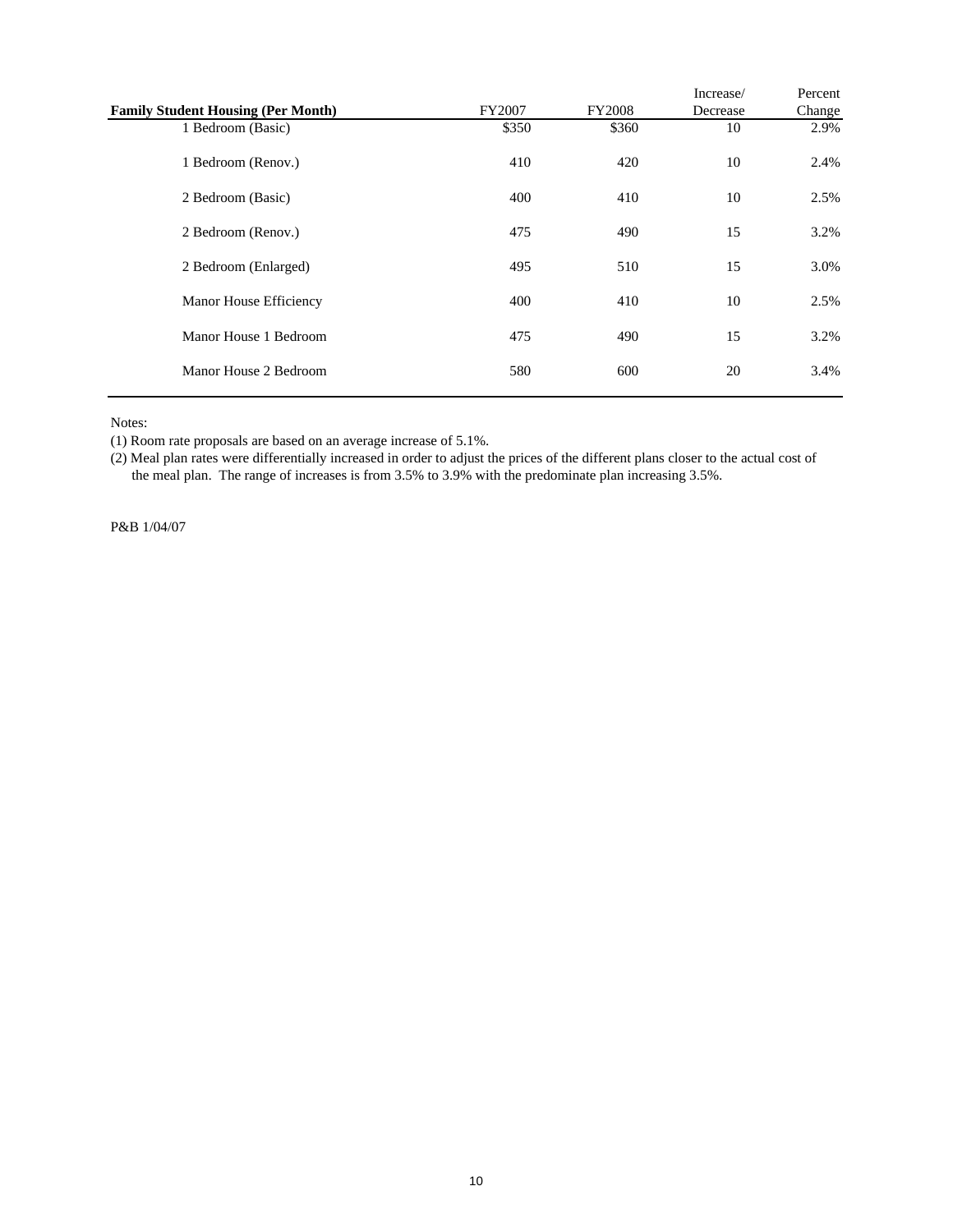|                                                            |               | <b>UMKC</b>   |           |         |
|------------------------------------------------------------|---------------|---------------|-----------|---------|
|                                                            |               |               | Increase/ | Percent |
| <b>Academic Year (2 Semesters)</b>                         | <b>FY2007</b> | <b>FY2008</b> | Decrease  | Change  |
| <b>Predominant Plan</b>                                    |               |               |           |         |
| Room and Board                                             | \$7,580       | \$7,840       | \$260     | 3.4%    |
|                                                            |               |               |           |         |
| Includes Meals @:<br>Meal Plan 4 - Block Meal w/\$300 Flex | \$2,300       | \$2,381       | \$81      | 3.5%    |
|                                                            |               |               |           |         |
| <b>Meal Plans Defined</b>                                  |               |               |           |         |
| Meal Plan 1 - 19 meal - w/\$150 Flex                       | \$2,890       | \$2,991       | \$101     | 3.5%    |
| Meal Plan 2 - 15 meal - w/\$200 Flex                       | 2,405         | 2,489         | 84        | 3.5%    |
| Meal Plan 3 - 12 meal - w/\$300 Flex                       | 2,300         | 2,381         | 81        | 3.5%    |
| Meal Plan 4 - 360 Block Meal w/ \$300 Flex                 | 2,300         | 2,381         | 81        | 3.5%    |
| <b>Cherry Street Hall Rates</b>                            |               |               |           |         |
| A/C Triple Room (Cherry Street Hall)                       | \$3,420       | \$3,516       | \$96      | 2.8%    |
| Meal Plan 1 - 19 meal - w/\$150 Flex                       | 6,310         | 6,507         | 197       | 3.1%    |
| Meal Plan 2 - 15 meal - w/\$200 Flex                       | 5,825         | 6,005         | 180       | 3.1%    |
| Meal Plan 3 - 12 meal - w/\$300 Flex                       | 5,720         | 5,896         | 176       | 3.1%    |
| Meal Plan 4 - 360 Block Meal w/ \$300 Flex                 | 5,720         | 5,896         | 176       | 3.1%    |
| A/C Double Room (Cherry Street Hall)                       | \$3,555       | \$3,655       | \$100     | 2.8%    |
| Meal Plan 1 - 19 meal - w/\$150 Flex                       | 6,445         | 6,646         | 201       | 3.1%    |
| Meal Plan 2 - 15 meal - w/\$200 Flex                       | 5,960         | 6,144         | 184       | 3.1%    |
| Meal Plan 3 - 12 meal - w/\$300 Flex                       | 5,855         | 6,035         | 180       | 3.1%    |
| Meal Plan 4 - 360 Block Meal w/ \$300 Flex                 | 5,855         | 6,035         | 180       | 3.1%    |
| A/C Small Single Room (Cherry Street Hall)                 | \$3,885       | \$4,021       | \$136     | 3.5%    |
| Meal Plan 1 - 19 meal - w/\$150 Flex                       | 6,775         | 7,012         | 237       | 3.5%    |
| Meal Plan 2 - 15 meal - w/\$200 Flex                       | 6,290         | 6,510         | 220       | 3.5%    |
| Meal Plan 3 - 12 meal - w/\$300 Flex                       | 6,185         | 6,401         | 216       | 3.5%    |
| Meal Plan 4 - 360 Block Meal w/ \$300 Flex                 | 6,185         | 6,401         | 216       | 3.5%    |
| A/C Standard Single Room (Cherry Street Hall)              | \$5,420       | \$5,610       | \$190     | 3.5%    |
| Meal Plan 1 - 19 meal - w/\$150 Flex                       | 8,310         | 8,601         | 291       | 3.5%    |
| Meal Plan 2 - 15 meal - w/\$200 Flex                       | 7,825         | 8,099         | 274       | 3.5%    |
| Meal Plan 3 - 12 meal - w/\$300 Flex                       | 7,720         | 7,990         | 270       | 3.5%    |
| Meal Plan 4 - 360 Block Meal w/ \$300 Flex                 | 7,720         | 7,990         | 270       | 3.5%    |
|                                                            |               |               |           |         |
| <b>Oak Street Hall Rates</b>                               |               |               |           |         |
| Oak Street East - A/C Double                               | \$5,280       | \$5,460       | \$180     | 3.4%    |
| Meal Plan 1 - 19 meal - w/\$150 Flex                       | 8,170         | 8,451         | 281       | 3.4%    |
| Meal Plan 2 - 15 meal - w/\$200 Flex                       | 7,685         | 7,949         | 264       | 3.4%    |
| Meal Plan 3 - 12 meal - w/\$300 Flex                       | 7,580         | 7,840         | 260       | 3.4%    |
| Meal Plan 4 - 360 Block Meal w/ \$300 Flex                 | 7,580         | 7,840         | 260       | 3.4%    |

## **Table 2b. University of Missouri - Kansas City, Proposed Changes in Housing Contracts (1) Effective Beginning with the 2007 Summer Session**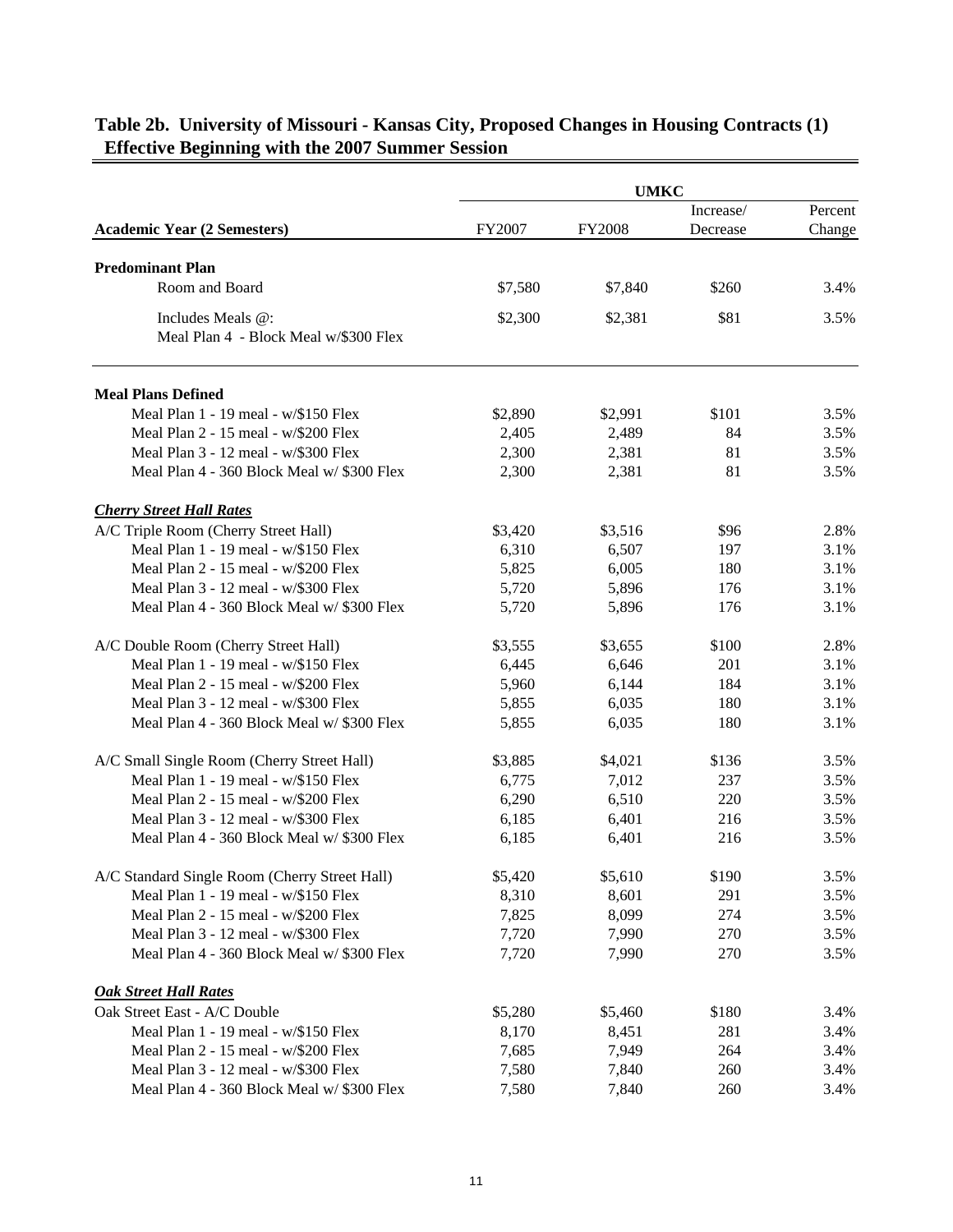|                                            |         |               | Increase/ | Percent |
|--------------------------------------------|---------|---------------|-----------|---------|
| Academic Year (2 Semesters) Cont.          | FY2007  | <b>FY2008</b> | Decrease  | Change  |
| Oak Street East - A/C Single Private Bath  | \$6,584 | \$6,814       | \$230     | 3.5%    |
| Meal Plan $1 - 19$ meal - $w$ /\$150 Flex  | 9,474   | 9,806         | 332       | 3.5%    |
| Meal Plan 2 - 15 meal - w/\$200 Flex       | 8,989   | 9,304         | 315       | 3.5%    |
| Meal Plan 3 - 12 meal - w/\$300 Flex       | 8,884   | 9,195         | 311       | 3.5%    |
| Meal Plan 4 - 360 Block Meal w/ \$300 Flex | 8,884   | 9,195         | 311       | 3.5%    |
| Oak Street East - A/C Single Shared Bath   | \$6,438 | \$6,663       | \$225     | 3.5%    |
| Meal Plan $1 - 19$ meal - $w$ /\$150 Flex  | 9,328   | 9,654         | 326       | 3.5%    |
| Meal Plan 2 - 15 meal - w/\$200 Flex       | 8,843   | 9,153         | 310       | 3.5%    |
| Meal Plan 3 - 12 meal - w/\$300 Flex       | 8,738   | 9,044         | 306       | 3.5%    |
| Meal Plan 4 - 360 Block Meal w/ \$300 Flex | 8,738   | 9,044         | 306       | 3.5%    |
| <b>Summer Session</b>                      |         |               |           |         |
| Oak Street East - Single - Room Only (2)   | \$1,380 | \$1,380       | \$0       | $0.0\%$ |
| Oak Street East - Double - Room Only (2)   | \$1,150 | \$1,150       | \$0       | $0.0\%$ |
| Single Rooms - Room Only (2)               | \$1,380 | \$1,380       | \$0       | $0.0\%$ |
| Double Rooms - Room Only (2)               | \$1,035 | \$1,035       | \$0       | $0.0\%$ |
| Triple Rooms - Room Only (2)               | \$1,000 | \$1,000       | \$0       | $0.0\%$ |

Notes:

(1) Doubles being used as singles (large singles) will only be offered on a double space buy out option in FY08.

(2) All summer rates in FY08 will remain the same as FY07.

(3) Room rate proposals increase from 2.8% to 3.5% with the predominate plan increasing 3.4%.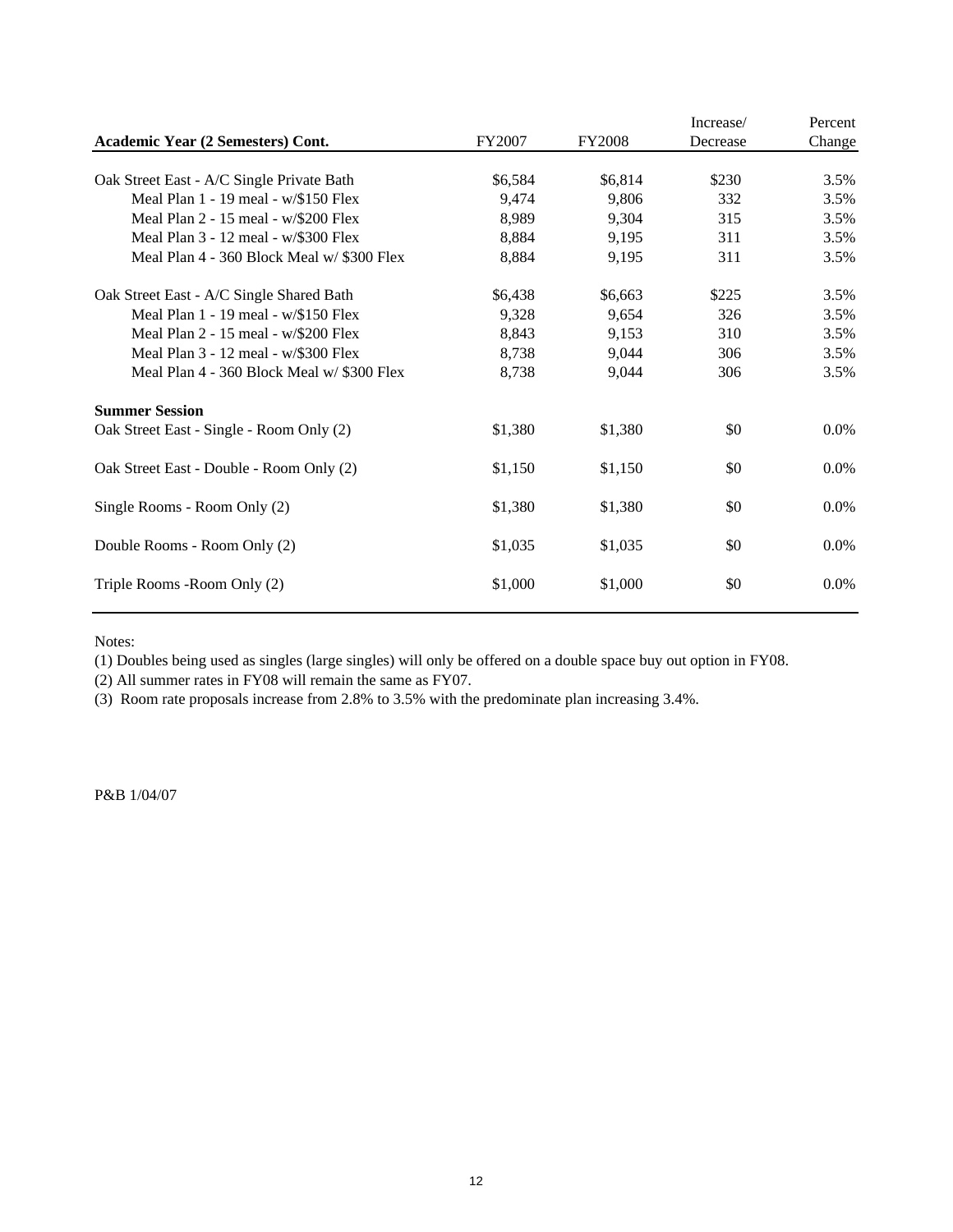|                                    |                                                     |         | <b>UMR</b>    |           |         |
|------------------------------------|-----------------------------------------------------|---------|---------------|-----------|---------|
|                                    |                                                     |         |               | Increase/ | Percent |
| <b>Academic Year (2 Semesters)</b> |                                                     | FY2007  | <b>FY2008</b> | Decrease  | Change  |
| <b>Predominant Plan</b>            |                                                     |         |               |           |         |
| Room and Board                     |                                                     | \$5,685 | \$6,115       | 430       | 7.6%    |
| Includes Meals @:                  |                                                     | \$1,845 | \$2,010       | 165       | 8.9%    |
|                                    | Meal Plan 6 - 10 Meals plus 400 - Declining Balance |         |               |           |         |
| <b>Meal Plans Defined (1)</b>      |                                                     |         |               |           |         |
| Meal Plan 1                        | 19 Meals per Wk + 120 Decl Bal                      | \$2,345 | \$2,555       | \$210     | 9.0%    |
| Meal Plan 2                        | 19 Meals per Wk + 200 Decl Bal                      | 2,415   | 2,630         | 215       | 8.9%    |
| Meal Plan 3                        | 15 Meals per Wk + 125 Decl Bal                      | 1,965   | 2,140         | 175       | 8.9%    |
| Meal Plan 4                        | 15 Meals per Wk + 240 Decl Bal                      | 2,085   | 2,275         | 190       | 9.1%    |
| Meal Plan 5 - New                  | 12 Meals per Wk + 300 Decl Bal                      | 1,930   | 2,105         | 175       | 9.1%    |
| Meal Plan 6                        | 10 Meals per $Wk + 400$ Decl Bal                    | 1,845   | 2,010         | 165       | 8.9%    |
| Meal Plan 7                        | 10 Meals per $Wk + 125$ Decl Bal                    | 1,480   | 1,615         | 135       | 9.1%    |
| Meal Plan 8                        | 5 Meals per Wk + 300 Decl Bal                       | 1,042   | 1,135         | 93        | 8.9%    |
| Meal Plan 9                        | 100 Block Meals + 500 Decl Bal                      | 1,200   | 1,310         | 110       | 9.2%    |
| Meal Plan 10                       | 200 Block Meals + 200 Decl Bal                      | 1,485   | 1,620         | 135       | 9.1%    |
| <b>Triple Rooms</b>                |                                                     |         |               |           |         |
| Meal Plan 1                        |                                                     | \$4,700 | \$5,110       | \$410     | 8.7%    |
| Meal Plan 2                        |                                                     | 4,770   | 5,185         | 415       | 8.7%    |
| Meal Plan 3                        |                                                     | 4,320   | 4,695         | 375       | 8.7%    |
| Meal Plan 4                        |                                                     | 4,440   | 4,830         | 390       | 8.8%    |
| Meal Plan 5                        |                                                     | 4,285   | 4,660         | 375       | 8.8%    |
| Meal Plan 6                        |                                                     | 4,200   | 4,565         | 365       | 8.7%    |
| Meal Plan 7                        |                                                     | 3,835   | 4,170         | 335       | 8.7%    |
| Meal Plan 8                        |                                                     | 3,397   | 3,690         | 293       | 8.6%    |
| Meal Plan 9                        |                                                     | 3,555   | 3,865         | 310       | 8.7%    |
| Meal Plan 10                       |                                                     | 3,840   | 4,175         | 335       | 8.7%    |
| Double Rooms                       |                                                     |         |               |           |         |
| Meal Plan 1                        |                                                     | \$5,800 | \$6,285       | \$485     | 8.4%    |
| Meal Plan 2                        |                                                     | 5,870   | 6,360         | 490       | 8.3%    |
| Meal Plan 3                        |                                                     | 5,420   | 5,870         | 450       | 8.3%    |
| Meal Plan 4                        |                                                     | 5,540   | 6,005         | 465       | 8.4%    |
| Meal Plan 5                        |                                                     | 5,385   | 5,835         | 450       | 8.4%    |
| Meal Plan 6                        |                                                     | 5,300   | 5,740         | 440       | 8.3%    |
| Meal Plan 7                        |                                                     | 4,935   | 5,345         | 410       | 8.3%    |
| Meal Plan 8                        |                                                     | 4,497   | 4,865         | 368       | 8.2%    |
| Meal Plan 9                        |                                                     | 4,655   | 5,040         | 385       | 8.3%    |
| Meal Plan 10                       |                                                     | 4,940   | 5,350         | 410       | 8.3%    |
| Single Rooms                       |                                                     |         |               |           |         |
| Meal Plan 1                        |                                                     | \$6,705 | \$7,255       | \$550     | 8.2%    |
| Meal Plan 2                        |                                                     | 6,775   | 7,330         | 555       | 8.2%    |
| Meal Plan 3                        |                                                     | 6,325   | 6,840         | 515       | 8.1%    |
| Meal Plan 4                        |                                                     | 6,445   | 6,975         | 530       | 8.2%    |
| Meal Plan 5                        |                                                     | 6,290   | 6,805         | 515       | 8.2%    |
| Meal Plan 6                        |                                                     | 6,205   | 6,710         | 505       | 8.1%    |
| Meal Plan 7                        |                                                     | 5,840   | 6,315         | 475       | 8.1%    |

### **Table 2c. University of Missouri - Rolla, Proposed Changes in Housing Contracts Effective Beginning with the 2007 Summer Session**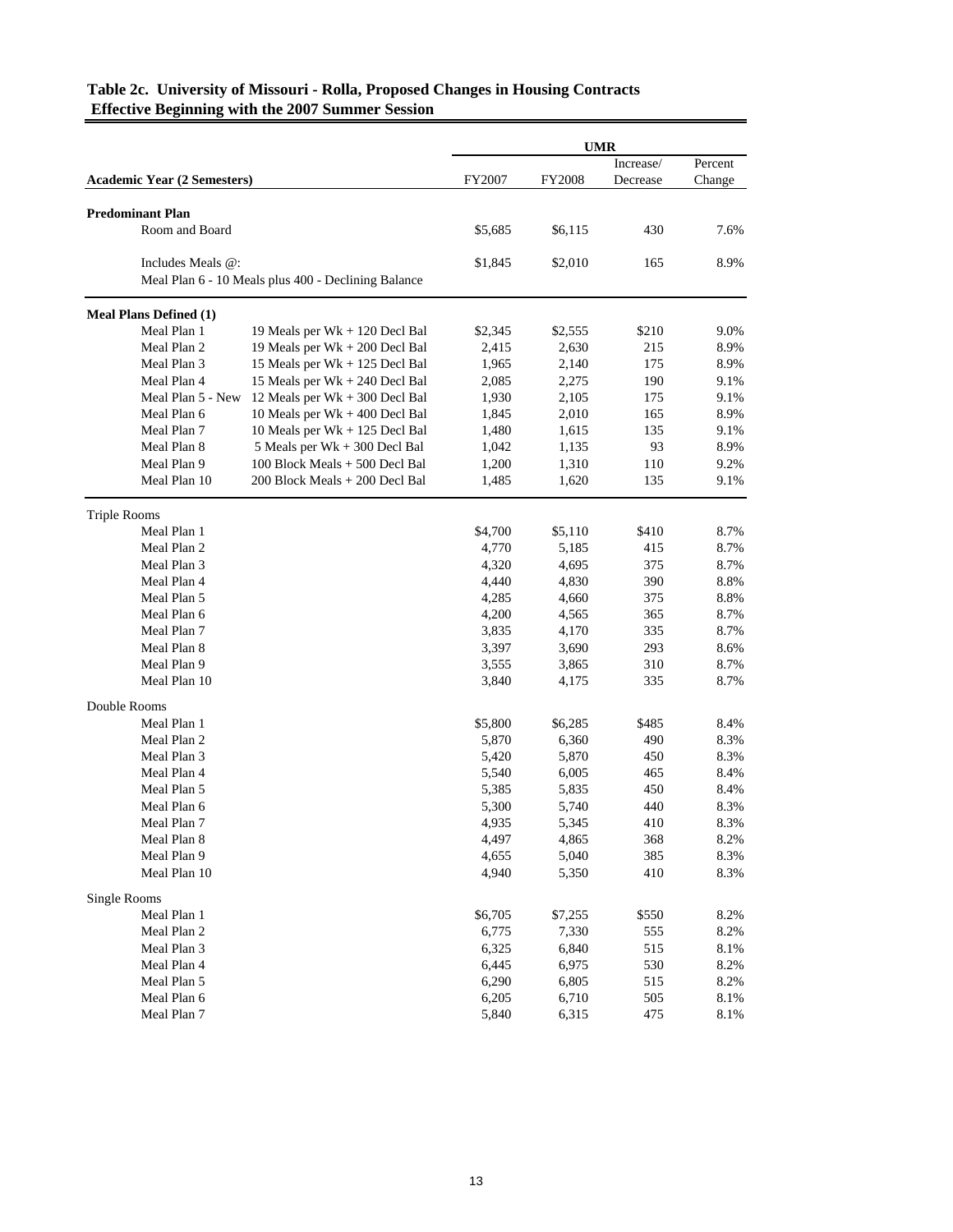|                                   |         |               | Increase/ | Percent |
|-----------------------------------|---------|---------------|-----------|---------|
| Academic Year (2 Semesters) Cont. | FY2007  | <b>FY2008</b> | Decrease  | Change  |
|                                   |         |               |           |         |
| Single Rooms (continued)          |         |               |           |         |
| Meal Plan 8                       | 5,402   | 5,835         | 433       | 8.0%    |
| Meal Plan 9                       | 5,560   | 6,010         | 450       | 8.1%    |
| Meal Plan 10                      | 5,845   | 6,320         | 475       | 8.1%    |
| A/C Triple Rooms                  |         |               |           |         |
| Meal Plan 1                       | \$5,245 | \$5,655       | \$410     | 7.8%    |
| Meal Plan 2                       | 5,315   | 5,730         | 415       | 7.8%    |
| Meal Plan 3                       | 4,865   | 5,240         | 375       | 7.7%    |
| Meal Plan 4                       | 4,985   | 5,375         | 390       | 7.8%    |
| Meal Plan 5                       | 4,830   | 5,205         | 375       | 7.8%    |
| Meal Plan 6                       | 4,745   | 5,110         | 365       | 7.7%    |
| Meal Plan 7                       | 4,380   | 4,715         | 335       | 7.6%    |
| Meal Plan 8                       | 3,942   | 4,235         | 293       | 7.4%    |
| Meal Plan 9                       | 4,100   | 4,410         | 310       | 7.6%    |
|                                   |         |               |           |         |
| Meal Plan 10                      | 4,385   | 4,720         | 335       | 7.6%    |
| A/C Double Rooms                  |         |               |           |         |
| Meal Plan 1                       | \$6,185 | \$6,660       | \$475     | 7.7%    |
| Meal Plan 2                       | 6,255   | 6,735         | 480       | 7.7%    |
| Meal Plan 3                       | 5,805   | 6,245         | 440       | 7.6%    |
| Meal Plan 4                       | 5,925   | 6,380         | 455       | 7.7%    |
| Meal Plan 5                       | 5,770   | 6,210         | 440       | 7.6%    |
| Meal Plan 6                       | 5,685   | 6,115         | 430       | 7.6%    |
| Meal Plan 7                       | 5,320   | 5,720         | 400       | 7.5%    |
| Meal Plan 8                       | 4,882   | 5,240         | 358       | 7.3%    |
| Meal Plan 9                       | 5,040   | 5,415         | 375       | 7.4%    |
| Meal Plan 10                      | 5,325   | 5,725         | 400       | 7.5%    |
| A/C Single Rooms                  |         |               |           |         |
| Meal Plan 1                       | \$7,115 | \$7,655       | \$540     | 7.6%    |
| Meal Plan 2                       | 7,185   | 7,730         | 545       | 7.6%    |
| Meal Plan 3                       | 6,735   | 7,240         | 505       | 7.5%    |
| Meal Plan 4                       | 6,855   | 7,375         | 520       | 7.6%    |
| Meal Plan 5                       | 6,700   | 7,205         | 505       | 7.5%    |
| Meal Plan 6                       | 6,615   | 7,110         | 495       | 7.5%    |
| Meal Plan 7                       | 6,250   | 6,715         | 465       | 7.4%    |
| Meal Plan 8                       | 5,812   | 6,235         | 423       | 7.3%    |
| Meal Plan 9                       | 5,970   | 6,410         | 440       | 7.4%    |
| Meal Plan 10                      | 6,255   | 6,720         | 465       | 7.4%    |
|                                   |         |               |           |         |
| A/C Lg. Suite                     |         |               |           |         |
| Meal Plan 1                       | \$6,485 | \$6,980       | \$495     | 7.6%    |
| Meal Plan 2                       | 6,555   | 7,055         | 500       | 7.6%    |
| Meal Plan 3                       | 6,105   | 6,565         | 460       | 7.5%    |
| Meal Plan 4                       | 6,225   | 6,700         | 475       | 7.6%    |
| Meal Plan 5                       | 6,070   | 6,530         | 460       | 7.6%    |
| Meal Plan 6                       | 5,985   | 6,435         | 450       | 7.5%    |
| Meal Plan 7                       | 5,620   | 6,040         | 420       | 7.5%    |
| Meal Plan 8                       | 5,182   | 5,560         | 378       | 7.3%    |
| Meal Plan 9                       | 5,340   | 5,735         | 395       | 7.4%    |
| Meal Plan 10                      | 5,625   | 6,045         | 420       | 7.5%    |
|                                   |         |               |           |         |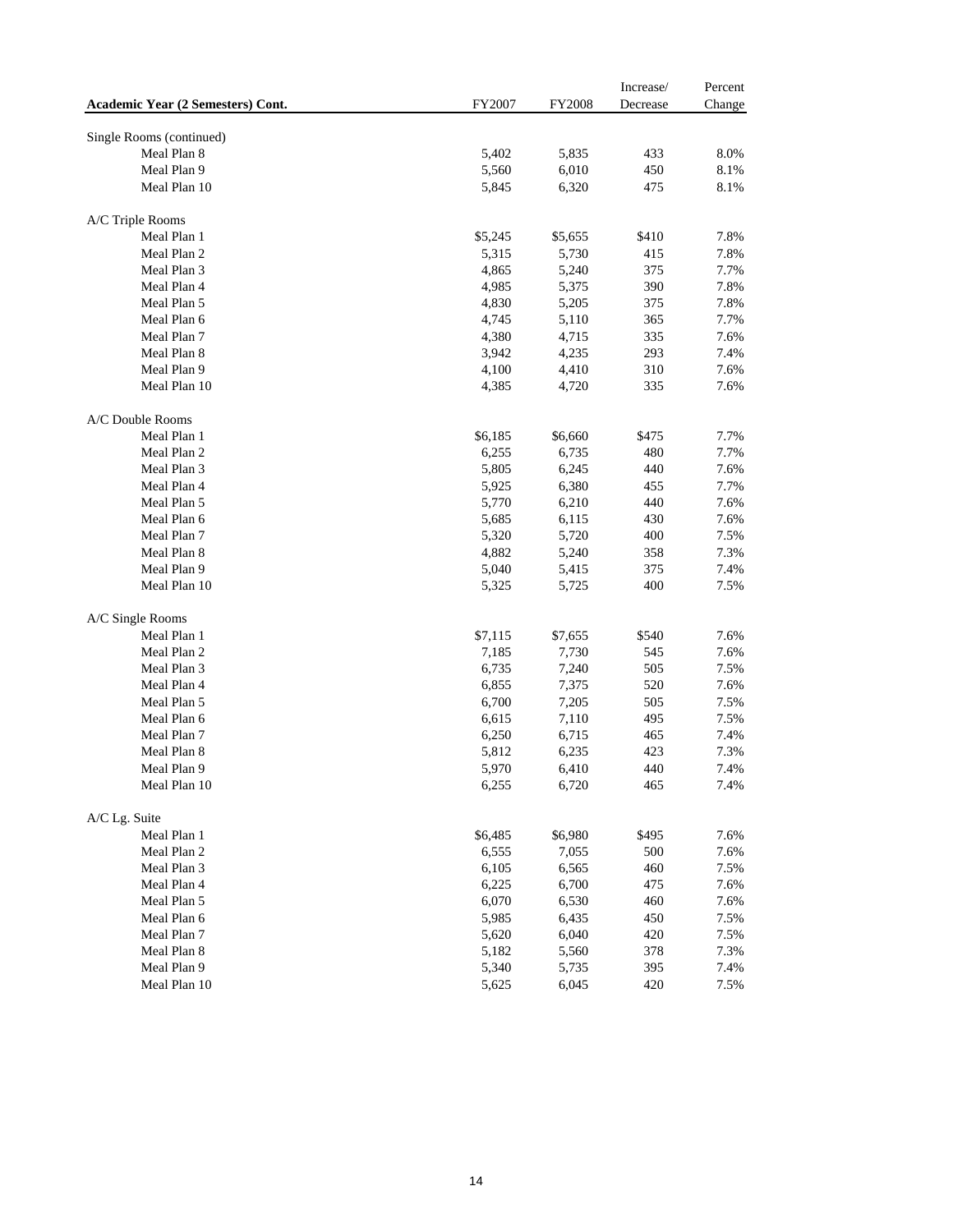|                                                      |         |         | Increase/ | Percent |
|------------------------------------------------------|---------|---------|-----------|---------|
| Academic Year (2 Semesters) Cont.                    | FY2007  | FY2008  | Decrease  | Change  |
| Farrar Hall Co-op                                    |         |         |           |         |
| Meal Plan 1                                          | \$6,545 | \$7,085 | \$540     | 8.3%    |
| Meal Plan 2                                          | 6,615   | 7,160   | 545       | 8.2%    |
| Meal Plan 3                                          | 6,165   | 6,670   | 505       | 8.2%    |
| Meal Plan 4                                          | 6,285   | 6,805   | 520       | 8.3%    |
| Meal Plan 5                                          | 6,130   | 6,635   | 505       | 8.2%    |
| Meal Plan 6                                          | 6,045   | 6,540   | 495       | 8.2%    |
| Meal Plan 7                                          | 5,680   | 6,145   | 465       | 8.2%    |
| Meal Plan 8                                          | 5,242   | 5,665   | 423       | 8.1%    |
| Meal Plan 9                                          | 5,400   | 5,840   | 440       | 8.1%    |
| Meal Plan 10                                         | 5,685   | 6,150   | 465       | 8.2%    |
| Farrar Hall Co-op (single)                           |         |         |           |         |
| Meal Plan 1                                          | \$7,560 | \$8,170 | \$610     | 8.1%    |
| Meal Plan 2                                          | 7,630   | 8,245   | 615       | 8.1%    |
| Meal Plan 3                                          | 7,180   | 7,755   | 575       | 8.0%    |
| Meal Plan 4                                          | 7,300   | 7,890   | 590       | 8.1%    |
| Meal Plan 5                                          | 7,145   | 7,720   | 575       | 8.0%    |
| Meal Plan 6                                          | 7,060   | 7,625   | 565       | 8.0%    |
| Meal Plan 7                                          | 6,695   | 7,230   | 535       | 8.0%    |
| Meal Plan 8                                          | 6,257   | 6,750   | 493       | 7.9%    |
| Meal Plan 9                                          | 6,415   | 6,925   | 510       | 8.0%    |
| Meal Plan 10                                         | 6,700   | 7,235   | 535       | 8.0%    |
| Farrar Hall Single Room                              |         |         |           |         |
| Meal Plan 1                                          | \$6,625 | \$7,170 | \$545     | 8.2%    |
| Meal Plan 2                                          | 6,695   | 7,245   | 550       | 8.2%    |
| Meal Plan 3                                          | 6,245   | 6,755   | 510       | 8.2%    |
| Meal Plan 4                                          | 6,365   | 6,890   | 525       | 8.2%    |
| Meal Plan 5                                          | 6,210   | 6,720   | 510       | 8.2%    |
| Meal Plan 6                                          | 6,125   | 6,625   | 500       | 8.2%    |
| Meal Plan 7                                          | 5,760   | 6,230   | 470       | 8.2%    |
| Meal Plan 8                                          | 5,322   | 5,750   | 428       | 8.0%    |
| Meal Plan 9                                          | 5,480   | 5,925   | 445       | 8.1%    |
| Meal Plan 10                                         | 5,765   | 6,235   | 470       | 8.2%    |
| Residential College Building 1 - Double Suite        |         |         |           |         |
| Meal Plan 1                                          | \$7,130 | \$7,670 | \$540     | 7.6%    |
| Meal Plan 2                                          | 7,200   | 7,745   | 545       | 7.6%    |
| Meal Plan 3                                          | 6,750   | 7,255   | 505       | 7.5%    |
| Meal Plan 4                                          | 6,870   | 7,390   | 520       | 7.6%    |
| Meal Plan 5                                          | 6,715   | 7,220   | 505       | 7.5%    |
| Meal Plan 6                                          | 6,630   | 7,125   | 495       | 7.5%    |
| Meal Plan 7                                          | 6,265   | 6,730   | 465       | 7.4%    |
| Meal Plan 8                                          | 5,827   | 6,250   | 423       | 7.3%    |
| Meal Plan 9                                          | 5,985   | 6,425   | 440       | 7.4%    |
| Meal Plan 10                                         | 6,270   | 6,735   | 465       | 7.4%    |
| Residential College Building 1 - Deluxe Double Suite |         |         |           |         |
| Meal Plan 1                                          | \$7,545 | \$8,110 | \$565     | 7.5%    |
| Meal Plan 2                                          | 7,615   | 8,185   | 570       | 7.5%    |
| Meal Plan 3                                          | 7,165   | 7,695   | 530       | 7.4%    |
| Meal Plan 4                                          | 7,285   | 7,830   | 545       | 7.5%    |
| Meal Plan 5                                          | 7,130   | 7,660   | 530       | 7.4%    |
| Meal Plan 6                                          | 7,045   | 7,565   | 520       | 7.4%    |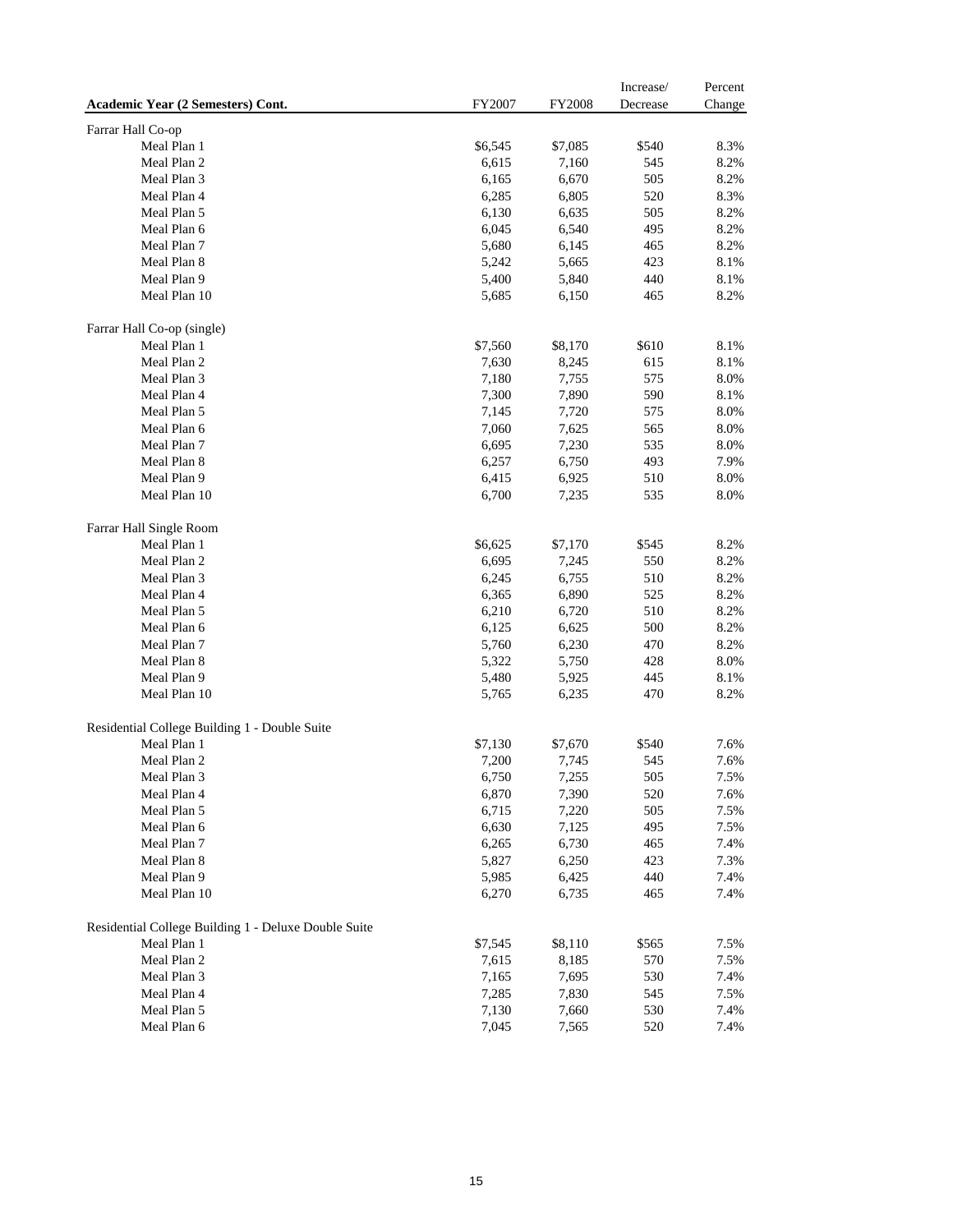|                                                                  |                  |                  | Increase/  | Percent      |
|------------------------------------------------------------------|------------------|------------------|------------|--------------|
| Academic Year (2 Semesters) Cont.                                | FY2007           | <b>FY2008</b>    | Decrease   | Change       |
|                                                                  |                  |                  |            |              |
| Residential College Building 1 - Deluxe Double Suite (continued) |                  |                  |            |              |
| Meal Plan 7                                                      | 6,680            | 7,170            | 490        | 7.3%         |
| Meal Plan 8                                                      | 6,242            | 6,690            | 448        | 7.2%         |
| Meal Plan 9                                                      | 6,400            | 6,865            | 465        | 7.3%         |
| Meal Plan 10                                                     | 6,685            | 7,175            | 490        | 7.3%         |
| Residential College Building 1 - Deluxe Single Suite             |                  |                  |            |              |
| Meal Plan 1                                                      | \$8,075          | \$8,680          | \$605      | 7.5%         |
| Meal Plan 2                                                      | 8,145            | 8,755            | 610        | 7.5%         |
| Meal Plan 3                                                      | 7,695            | 8,265            | 570        | 7.4%         |
| Meal Plan 4                                                      | 7,815            | 8,400            | 585        | 7.5%         |
| Meal Plan 5                                                      | 7,660            | 8,230            | 570        | 7.4%         |
| Meal Plan 6                                                      | 7,575            | 8,135            | 560        | 7.4%         |
| Meal Plan 7                                                      | 7,210            | 7,740            | 530        | 7.4%         |
| Meal Plan 8                                                      | 6,772            | 7,260            | 488        | 7.2%         |
| Meal Plan 9                                                      | 6,930            | 7,435            | 505        | 7.3%         |
| Meal Plan 10                                                     | 7,215            | 7,745            | 530        | 7.3%         |
|                                                                  |                  |                  |            |              |
| Residential College Building 2 - Double                          |                  |                  |            |              |
| Meal Plan 1                                                      | N/A              | \$7,555          | N/A        | N/A          |
| Meal Plan 2                                                      | $\rm N/A$        | 7,630            | N/A        | N/A          |
| Meal Plan 3                                                      | N/A              | 7,140            | N/A        | N/A          |
| Meal Plan 4                                                      | N/A              | 7,275            | N/A        | N/A          |
| Meal Plan 5                                                      | N/A              | 7,105            | N/A        | N/A          |
| Meal Plan 6                                                      | N/A              | 7,010            | N/A        | N/A          |
| Meal Plan 7                                                      | N/A              | 6,615            | N/A        | N/A          |
| Meal Plan 8                                                      | N/A              | 6,135            | N/A        | N/A          |
| Meal Plan 9                                                      | N/A              | 6,310            | N/A        | N/A          |
| Meal Plan 10                                                     | N/A              | 6,620            | N/A        | N/A          |
| Residential College Building 2 - Triple                          |                  |                  |            |              |
| Meal Plan 1                                                      | N/A              | \$8,125          | N/A        | N/A          |
| Meal Plan 2                                                      | N/A              | 8,200            | N/A        | N/A          |
| Meal Plan 3                                                      | N/A              | 7,710            | N/A        | N/A          |
| Meal Plan 4                                                      | N/A              | 7,845            | N/A        | N/A          |
| Meal Plan 5                                                      | N/A              | 7,675            | N/A        | N/A          |
| Meal Plan 6                                                      | N/A              | 7,580            | N/A        | N/A          |
| Meal Plan 7                                                      | N/A              | 7,185            | N/A        | N/A          |
| Meal Plan 8                                                      | N/A              | 6,705            | N/A        | N/A          |
| Meal Plan 9                                                      | N/A              | 6,880            | N/A        | N/A          |
| Meal Plan 10                                                     | N/A              | 7,190            | N/A        | N/A          |
|                                                                  |                  |                  |            |              |
| <b>Eight Week Summer Session (room and board)</b>                |                  |                  |            |              |
| Thomas Jefferson Triple<br>Thomas Jefferson Double               | \$1,090<br>1,260 | \$1,155<br>1,335 | \$65<br>75 | 6.0%<br>6.0% |
| Thomas Jefferson Single                                          |                  |                  | 85         | 6.0%         |
| Thomas Jefferson Suite                                           | 1,415<br>1,280   | 1,500            | 75         | 5.9%         |
| Residential College Double                                       |                  | 1,355            |            |              |
| partial meals                                                    | 1,260            | 1,335            | 75         | 6.0%         |
| full meals                                                       | 1,360            | 1,440            | 80         | 5.9%         |
| Residential College Double Deluxe                                |                  |                  |            |              |
| partial meals                                                    | 1,400            | 1,485            | 85         | 6.1%         |
| full meals                                                       | 1,465            | 1,555            | 90         | 6.1%         |
| Residential College Single                                       |                  |                  |            |              |
| partial meals                                                    | 1,450            | 1,535            | 85         | 5.9%         |
| full meals                                                       | 1,550            | 1,645            | 95         | 6.1%         |
|                                                                  |                  |                  |            |              |
| <b>Family Student Housing (Per Month)</b>                        |                  |                  |            |              |
| 2 Bedroom (Basic)                                                | \$490            | \$525            | 35         | 7.1%         |
| 2 Bedroom (Furnished)                                            | \$550            | \$600            | 50         | 9.1%         |
|                                                                  |                  |                  |            |              |

Notes:

(1) Starting in FY07 the Carte Blanche plan will be dropped and a new meal plan will be added (Meal Plan 5).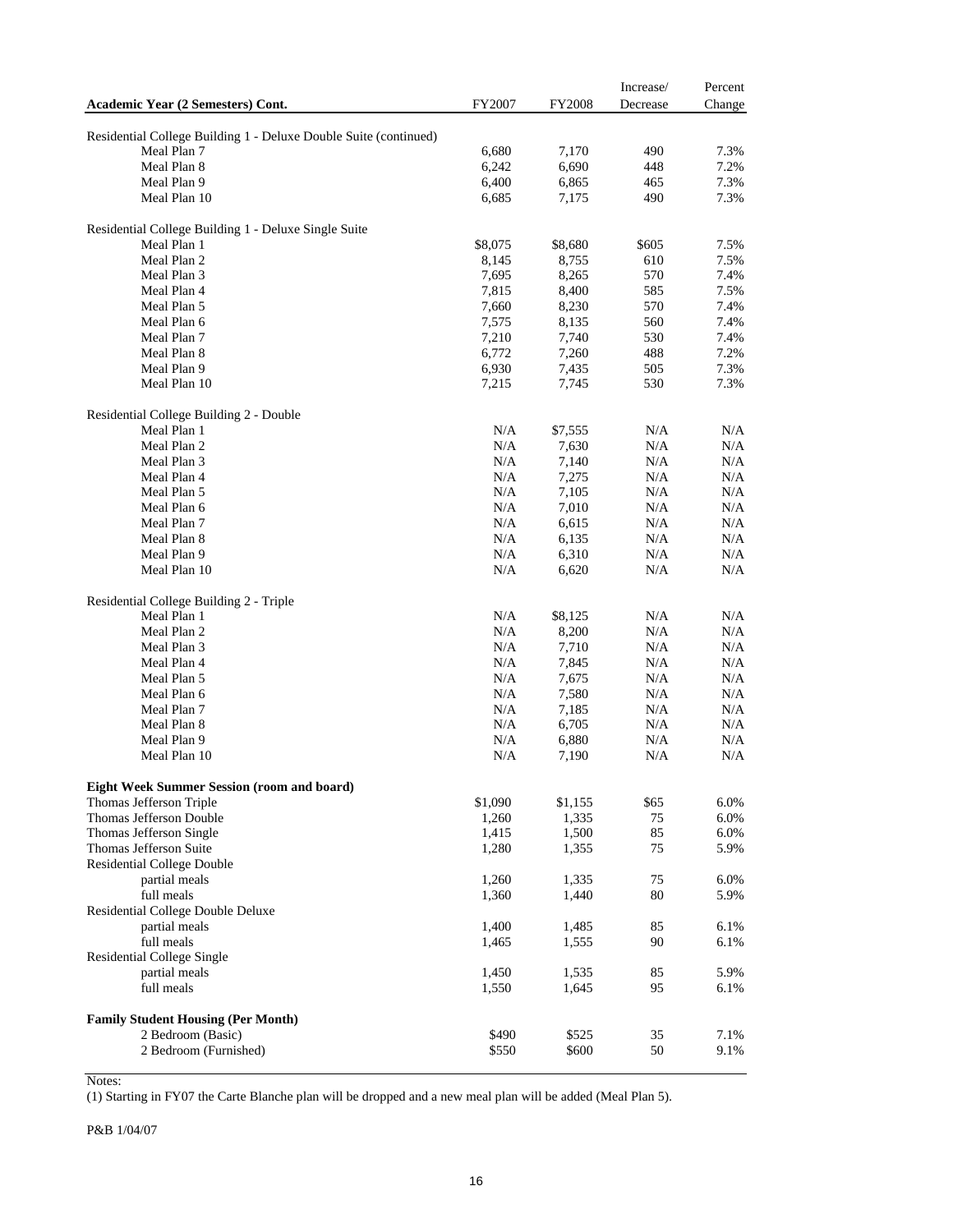|                                       |                            |                                                               |         |         | <b>UMSL</b>  |              |
|---------------------------------------|----------------------------|---------------------------------------------------------------|---------|---------|--------------|--------------|
|                                       |                            |                                                               |         |         | Increase/    | Percent      |
| <b>Academic Year (2 Semesters)</b>    |                            |                                                               | FY2007  | FY2008  | Decrease     | Change       |
| <b>Predominant Plan</b>               |                            |                                                               |         |         |              |              |
|                                       |                            | Room and Board                                                | \$7,178 | \$7,394 | \$216        | 3.0%         |
|                                       |                            | Includes Meals @:                                             | \$1,880 | \$1,936 | \$56         | 3.0%         |
|                                       |                            | Meal Plan 1 - \$1,300 declining balance, plus 3 weekend meals |         |         |              |              |
| <b>Meal Plans Defined</b>             |                            |                                                               |         |         |              |              |
|                                       | Meal Plan 1                | \$1,300 declining balance, plus                               |         |         |              |              |
|                                       |                            | 3 weekend meals                                               | \$1,880 | \$1,936 | \$56         | 3.0%         |
|                                       | Meal Plan 2                | \$1,300 declining balance, plus                               |         |         |              |              |
|                                       |                            | 5 weekend meals                                               | \$2,666 | \$2,746 | \$80         | 3.0%         |
|                                       | Meal Plan 3                | Declining balance plan for                                    |         |         |              |              |
|                                       |                            | Family Student Housing                                        | \$400   | \$412   | \$12         | 3.0%         |
| Double Rooms                          |                            |                                                               |         |         |              |              |
|                                       | Meal Plan 1                |                                                               | \$5,520 | \$5,686 | \$166        | 3.0%         |
|                                       | Meal Plan 2                |                                                               | 6,306   | 6,496   | 190          | 3.0%         |
| Double Room (Shared Full Bath)        |                            |                                                               |         |         |              |              |
|                                       | Meal Plan 1                |                                                               | \$5,742 | \$5,914 | \$172        | 3.0%         |
|                                       | Meal Plan 2                |                                                               | 6,528   | 6,724   | 196          | 3.0%         |
| Double Room (Private Full Bath)       |                            |                                                               |         |         |              |              |
|                                       | Meal Plan 1                |                                                               | 5,840   | 6,016   | \$176        | 3.0%         |
|                                       | Meal Plan 2                |                                                               | 6,626   | 6,826   | 200          | 3.0%         |
| Small Single Room                     |                            |                                                               |         |         |              |              |
|                                       | Meal Plan 1                |                                                               | \$5,760 | \$5,932 | \$172        | 3.0%         |
|                                       | Meal Plan 2                |                                                               | 6,546   | 6,742   | 196          | 3.0%         |
|                                       |                            |                                                               |         |         |              |              |
| Small Single Rm (Private Full Bath)   |                            |                                                               |         |         |              |              |
|                                       | Meal Plan 1<br>Meal Plan 2 |                                                               | \$6,080 | \$6,262 | \$182<br>206 | 3.0%<br>3.0% |
|                                       |                            |                                                               | 6,866   | 7,072   |              |              |
| Small Single Rm (Private Half Bath)   |                            |                                                               |         |         |              |              |
|                                       | Meal Plan 1                |                                                               | \$5,982 | \$6,162 | \$180        | 3.0%         |
|                                       | Meal Plan 2                |                                                               | 6,768   | 6,972   | 204          | 3.0%         |
| <b>Standard Single Room</b>           |                            |                                                               |         |         |              |              |
|                                       | Meal Plan 1                |                                                               | \$6,578 | \$6,776 | \$198        | 3.0%         |
|                                       | Meal Plan 2                |                                                               | 7,364   | 7,586   | 222          | 3.0%         |
| Standard Single Rm (Shared Half Bath) |                            |                                                               |         |         |              |              |
|                                       | Meal Plan 1                |                                                               | \$6,722 | \$6,924 | \$202        | 3.0%         |
|                                       | Meal Plan 2                |                                                               | 7,508   | 7,734   | 226          | 3.0%         |
|                                       |                            |                                                               |         |         |              |              |
| Standard Single Rm (Shared Full Bath) | Meal Plan 1                |                                                               | \$6,800 | \$7,004 | \$204        | 3.0%         |
|                                       | Meal Plan 2                |                                                               | 7,586   | 7,814   | 228          | 3.0%         |

# **Table 2d. University of Missouri - St. Louis, Proposed Changes in Housing Contracts**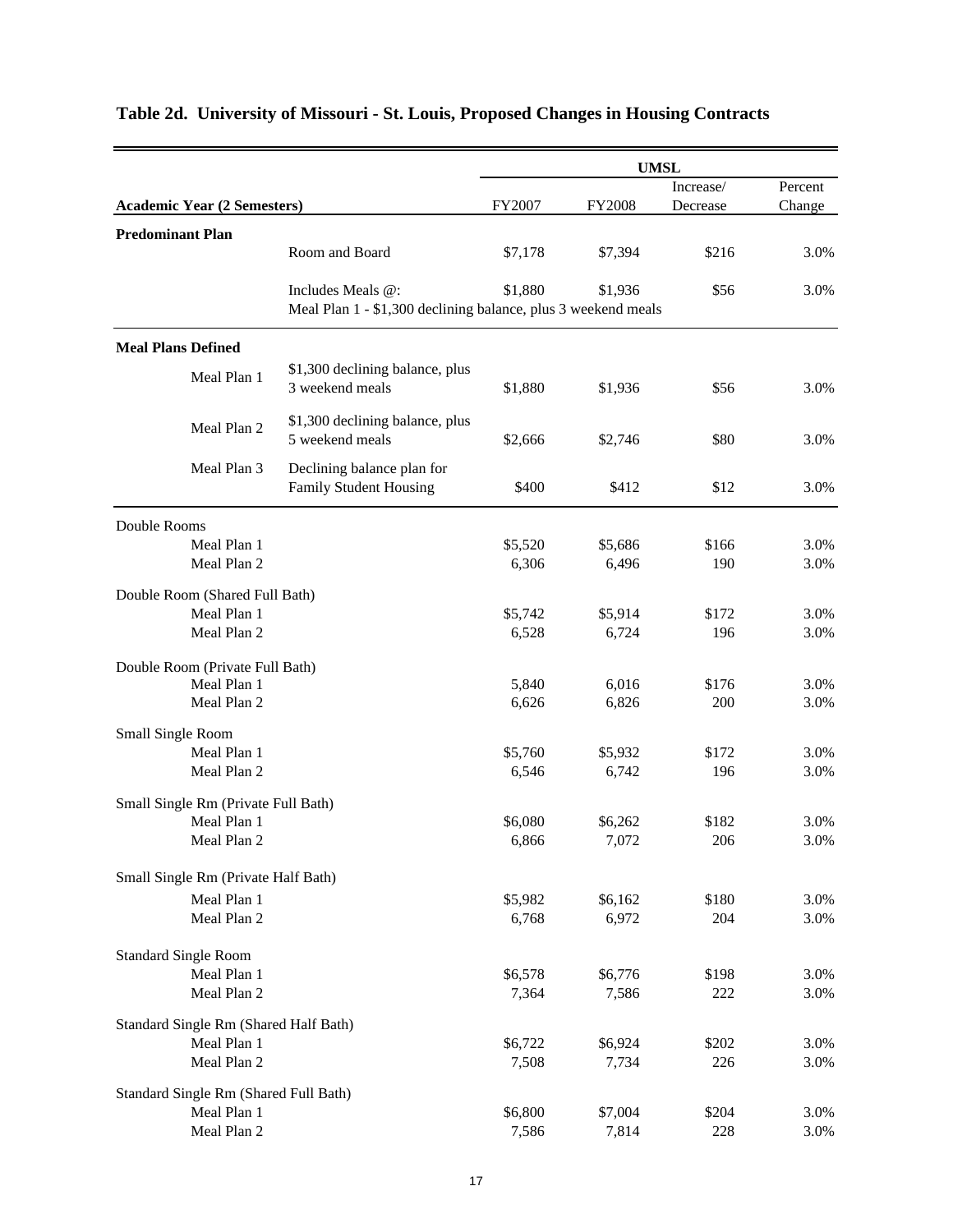|                                           |         |               | Increase/ | Percent |
|-------------------------------------------|---------|---------------|-----------|---------|
| Academic Year (2 Semesters) Cont.         | FY2007  | <b>FY2008</b> | Decrease  | Change  |
| Standard Single Rm (Private Half Bath)    |         |               |           |         |
| Meal Plan 1                               | \$6,800 | \$7,004       | \$204     | 3.0%    |
| Meal Plan 2                               | 7,586   | 7,814         | 228       | 3.0%    |
| Standard Single Rm (Private Full Bath)    |         |               |           |         |
| Meal Plan 1                               | \$6,898 | \$7,106       | \$208     | 3.0%    |
| Meal Plan 2                               | 7,684   | 7,916         | 232       | 3.0%    |
| Super Single Room                         |         |               |           |         |
| Meal Plan 1                               | \$6,982 | \$7,192       | \$210     | 3.0%    |
| Meal Plan 2                               | 7,768   | 8,002         | 234       | 3.0%    |
| Super Single Rm (Shared Half Bath)        |         |               |           |         |
| Meal Plan 1                               | \$7,126 | \$7,340       | \$214     | 3.0%    |
| Meal Plan 2                               | 7,912   | 8,150         | 238       | 3.0%    |
| Super Single Rm (Private Full Bath)       |         |               |           |         |
| Meal Plan 1                               | \$7,302 | \$7,522       | \$220     | 3.0%    |
| Meal Plan 2                               | 8,088   | 8,332         | 244       | 3.0%    |
| Super Single Rm (Shared Full Bath)        |         |               |           |         |
| Meal Plan 1                               | \$7,204 | \$7,420       | \$216     | 3.0%    |
| Meal Plan 2                               | 7,990   | 8,230         | 240       | 3.0%    |
| Oak Single Rm                             |         |               |           |         |
| Meal Plan 1                               | \$7,178 | \$7,394       | \$216     | 3.0%    |
| Meal Plan 2                               | \$7,964 | \$8,204       | 240       | 3.0%    |
| Oak Double Rm                             |         |               |           |         |
| Meal Plan 1                               | \$6,120 | \$6,304       | \$184     | 3.0%    |
| Meal Plan 2                               | \$6,906 | 7,114         | 208       | 3.0%    |
|                                           |         |               | Increase/ | Percent |
| <b>Summer Session</b>                     | FY2007  | <b>FY2008</b> | Decrease  | Change  |
| Small Single Rooms - Room Only            | \$1,456 | \$1,500       | \$44      | 3.0%    |
| Standard Single Rooms - Room Only         | \$1,760 | \$1,813       | \$53      | 3.0%    |
| Double Rooms - Room Only                  | \$1,364 | \$1,405       | \$41      | 3.0%    |
| Super Single Rooms - Room Only            | \$1,912 | \$1,969       | \$57      | 3.0%    |
| Oak Single Rooms - Room Only              | n/a     | $$2,072$ (1)  | n/a       | n/a     |
| Oak Double Rooms - Room Only              | n/a     | $$1,658$ (1)  | n/a       | n/a     |
| <b>Family Student Housing (Per Month)</b> |         |               |           |         |
| Mansion Hills 1 Bedroom                   | \$600   | \$618         | \$18      | 3.0%    |
| Mansion Hills 2 Bedroom                   | \$775   | \$798         | \$23      | 3.0%    |
| Mansion Hills Efficiency Unit             | \$520   | \$536         | \$16      | 3.1%    |
| Mansion Hills Loft Unit                   | \$600   | \$618         | \$18      | 3.0%    |

Notes:

(1) Addition of rooms in the new Residence Hall, Oak Hall, for FY2008 summer session.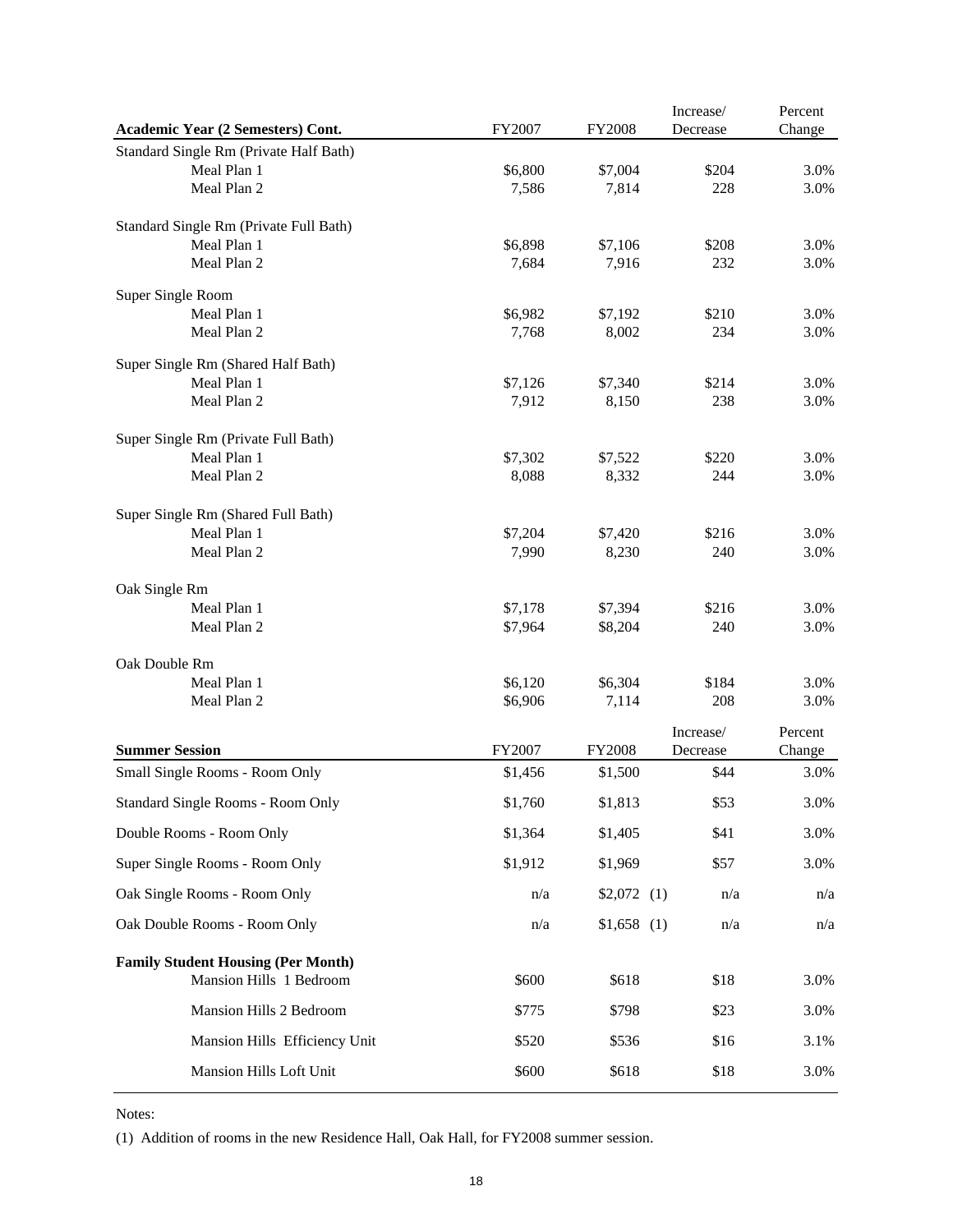|                                     | FY2006       | FY2007       | <b>FY2008</b> | <b>FY2008</b><br>Percent |
|-------------------------------------|--------------|--------------|---------------|--------------------------|
|                                     | Actual       | Estimated    | Planned       | Change                   |
| Revenues                            |              |              |               |                          |
| <b>Meal Contracts</b>               | \$15,904,358 | \$16,538,544 | \$17,294,506  | 4.6%                     |
| <b>Room Contracts</b>               | 30,312,590   | 35,228,475   | 38,720,745    | 9.9%                     |
| <b>Apartment Rental</b>             | 2,694,426    | 2,851,780    | 2,622,300     | $-8.0\%$                 |
| Other                               | 7,369,515    | 7,304,315    | 7,207,817     | $-1.3%$                  |
| <b>Total Revenues</b>               | \$56,280,889 | \$61,923,114 | \$65,845,368  | 6.3%                     |
| <b>Expenditures &amp; Transfers</b> |              |              |               |                          |
| Salaries & Wages                    | \$11,424,136 | \$12,435,949 | \$13,120,493  | 5.5%                     |
| <b>Staff Benefits</b>               | 3,696,034    | 3,959,765    | 4,060,320     | 2.5%                     |
| Subtotal                            | \$15,120,170 | \$16,395,714 | \$17,180,813  | 4.8%                     |
| <b>Utilities</b>                    | \$5,355,858  | \$6,157,841  | \$6,814,095   | 10.7%                    |
| Repair and Replacement              | 3,224,716    | 3,909,990    | 3,809,893     | $-2.6%$                  |
| Other                               | 16,806,793   | 18,043,694   | 18,267,639    | 1.2%                     |
| <b>Total Expenditures</b>           | \$40,507,537 | \$44,507,239 | \$46,072,440  | 3.5%                     |
| <b>Mandatory Transfers</b>          | \$6,573,226  | \$9,330,193  | \$14,225,810  | 52.5%                    |
| <b>Other Transfers</b>              | 9,179,107    | 8,141,664    | 5,623,387     | $-30.9%$                 |
| Total Expenditures & Transfers      | \$56,259,870 | \$61,979,096 | \$65,921,637  | 6.4%                     |
|                                     |              |              |               |                          |
| Residence Hall Occupancy            | 8,235        | 8,410        | 8,744         | 4.0%                     |
| <b>Residence Hall Capacity</b>      | 8,692        | 9,133        | 9,414         | 3.1%                     |
| Percent of Capacity                 | 94.7%        | 92.1%        | 92.9%         | 0.9%                     |
| <b>Apartment Occupancy</b>          | 547          | 490          | 435           | $-11.2%$                 |
| <b>Apartment Capacity</b>           | 597          | 597          | 447           | $-25.1%$                 |
| Percent of Capacity                 | 91.6%        | 82.1%        | 97.3%         | 18.5%                    |

## **Table 3a. University of Missouri System Total, Housing System Financial Plans**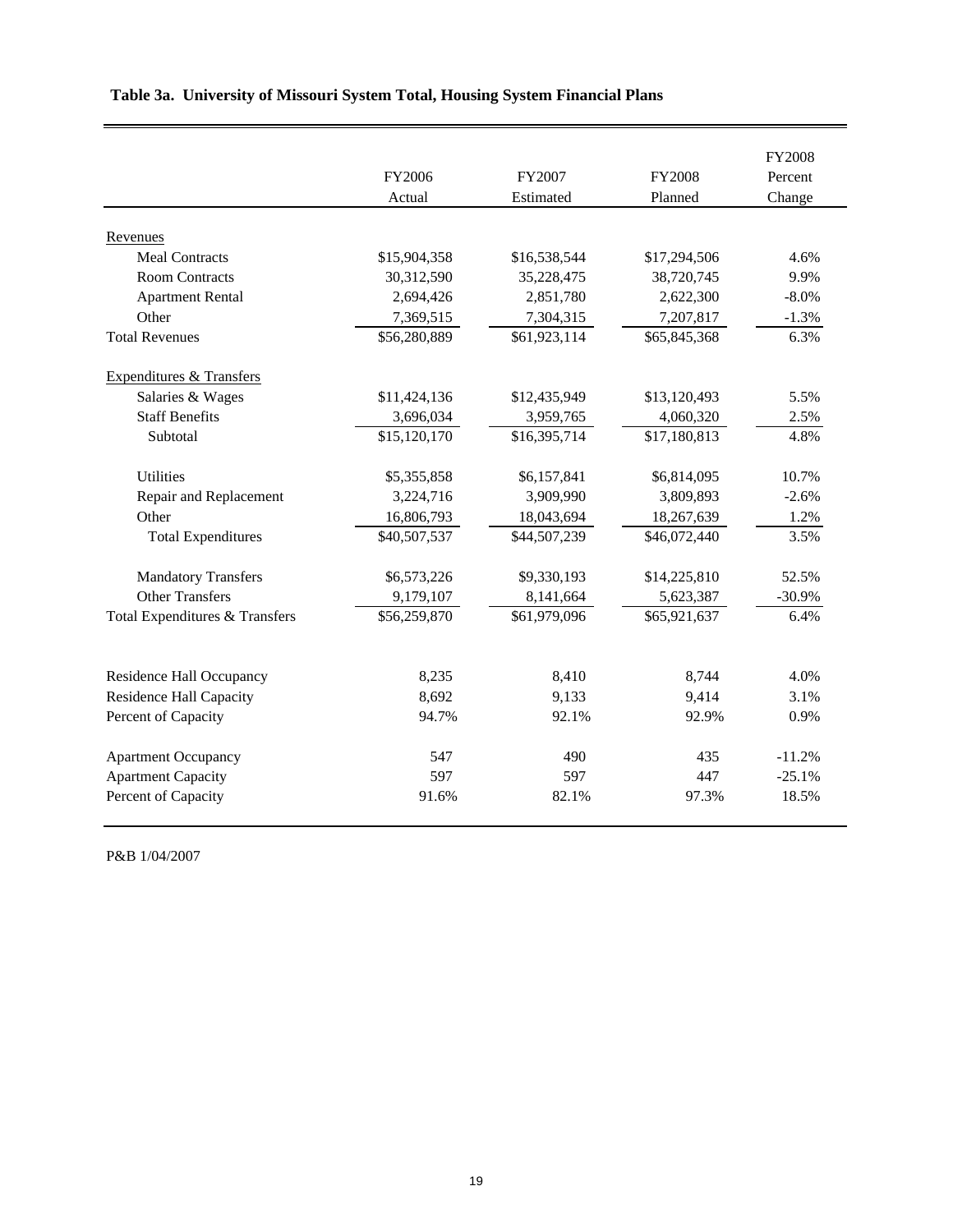|                                     |              |              |               | <b>FY2008</b>   |
|-------------------------------------|--------------|--------------|---------------|-----------------|
|                                     | FY2006       | FY2007       | <b>FY2008</b> | Percent         |
|                                     | Actual       | Estimated    | Planned       | Change          |
|                                     |              |              |               |                 |
| Revenues<br><b>Meal Contracts</b>   |              |              |               | 3.6%            |
|                                     | \$12,884,342 | \$13,264,280 | \$13,744,506  |                 |
| <b>Room Contracts</b>               | 20,082,561   | 23,359,420   | 25,006,965    | 7.1%            |
| <b>Apartment Rental</b>             | 1,637,592    | 1,548,780    | 1,272,300     | $-17.9%$<br>(1) |
| Other                               | 6,589,108    | 6,302,964    | 6,394,506     | 1.5%            |
| <b>Total Revenues</b>               | \$41,193,603 | \$44,475,444 | \$46,418,277  | 4.4%            |
| <b>Expenditures &amp; Transfers</b> |              |              |               |                 |
| Salaries & Wages                    | \$9,453,151  | \$10,307,658 | \$10,904,802  | 5.8%            |
| <b>Staff Benefits</b>               | 3,201,474    | 3,248,332    | 3,250,923     | 0.1%            |
| Subtotal                            | \$12,654,625 | \$13,555,990 | \$14,155,725  | 4.4%            |
|                                     |              |              |               |                 |
| <b>Utilities</b>                    | \$3,652,089  | \$4,192,206  | \$4,649,886   | 10.9%<br>(2)    |
| Repair and Replacement              | 1,764,892    | 2,339,103    | 2,261,887     | $-3.3%$         |
| Other                               | 11,673,252   | 12,801,066   | 12,705,410    | $-0.7%$         |
| <b>Total Expenditures</b>           | \$29,744,858 | \$32,888,365 | \$33,772,908  | 2.7%            |
| <b>Mandatory Transfers</b>          | \$3,576,652  | \$5,432,414  | \$8,586,573   | 58.1%           |
| <b>Other Transfers</b>              | 7,662,092    | 6,215,851    | 4,237,638     | $-31.8%$        |
| Total Expenditures & Transfers      | \$40,983,602 | \$44,536,630 | \$46,597,119  | 4.6%            |
|                                     |              |              |               |                 |
| Residence Hall Occupancy            | 5,837        | 5,825        | 5,825         | 0.0%            |
| <b>Residence Hall Capacity</b>      | 6,011        | 6,098        | 6,239         | 2.3%            |
| Percent of Capacity                 | 97.1%        | 95.5%        | 93.4%         | $-2.2%$         |
| <b>Apartment Occupancy</b>          | 348          | 303          | 238           | $-21.5%$        |
| <b>Apartment Capacity</b>           | 389          | 389          | 239           | $-38.6%$        |
| Percent of Capacity                 | 89.5%        | 77.9%        | 99.6%         | 27.9%           |
|                                     |              |              |               |                 |

### **Table 3b. University of Missouri-Columbia, Housing System Financial Plans**

Notes:

(1) Reflects loss of 140 University Terrace apartments to Hospital Masterplan.

(2) Estimate a nearly 11% increase in Residence Hall utilities as more buildings connect to the chilled water utility.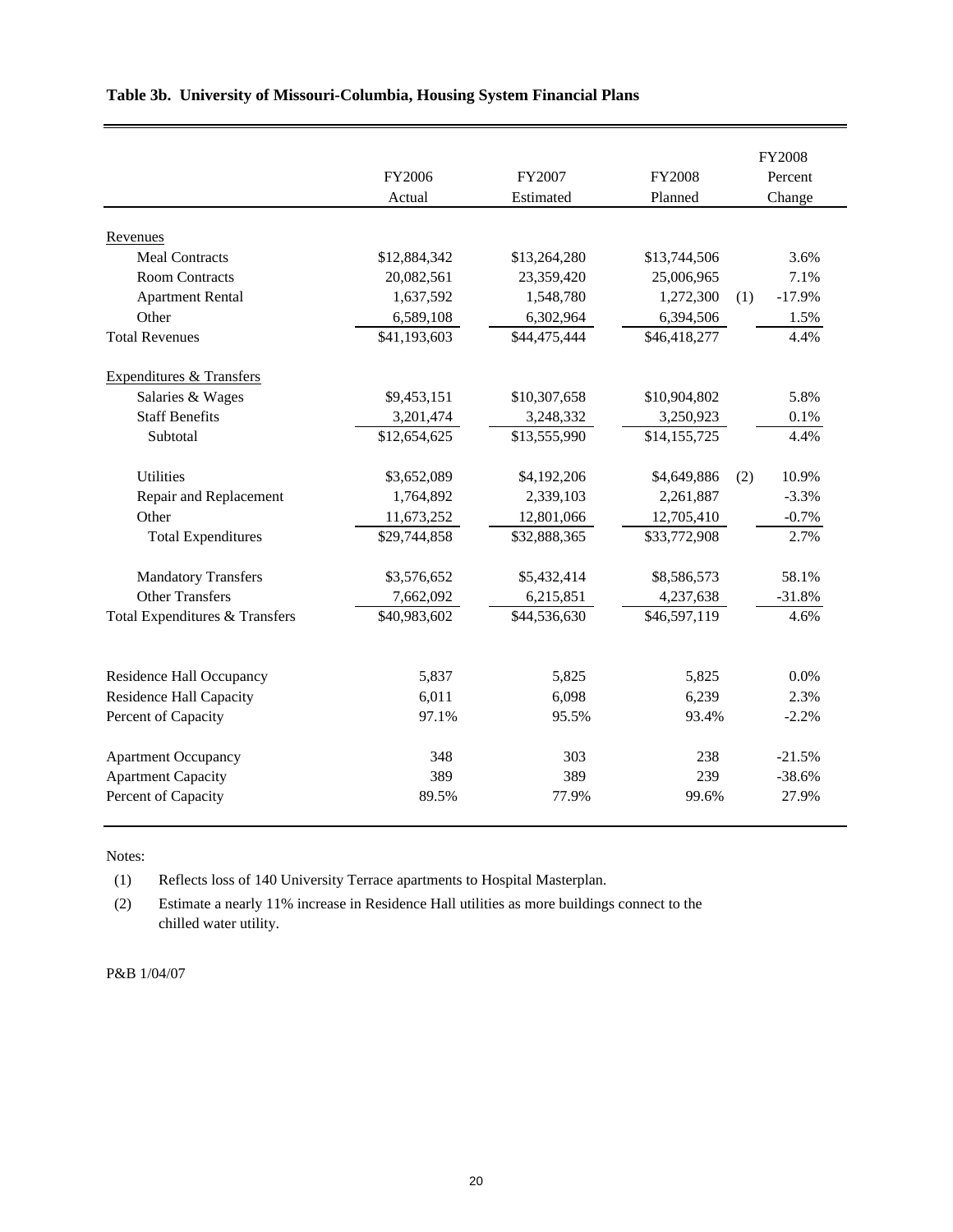|                                     |             |             |               | <b>FY2008</b> |
|-------------------------------------|-------------|-------------|---------------|---------------|
|                                     | FY2006      | FY2007      | <b>FY2008</b> | Percent       |
|                                     | Actual      | Estimated   | Planned       | Change        |
| Revenues                            |             |             |               |               |
| Meal Contracts (1)                  |             |             |               |               |
| <b>Room Contracts</b>               | \$3,867,279 | \$4,131,821 | \$4,262,357   | 3.2%          |
| <b>Apartment Rental</b>             |             |             |               |               |
| Other $(2)$                         | 345,465     | 237,351     | 267,311       | 12.6%         |
| <b>Total Revenues</b>               | \$4,212,744 | \$4,369,172 | \$4,529,668   | 3.7%          |
| <b>Expenditures &amp; Transfers</b> |             |             |               |               |
| Salaries & Wages                    | \$547,558   | \$676,046   | \$704,841     | 4.3%          |
| Staff Benefits (3)                  | 178,789     | 372,964     | 448,397       | 20.2%         |
| Subtotal                            | \$726,347   | \$1,049,010 | \$1,153,238   | 9.9%          |
| Utilities (4)                       | \$372,532   | \$409,055   | \$449,209     | 9.8%          |
| Repair and Replacement (5)          | 299,721     | 302,887     | 206,006       | $-32.0%$      |
| Other                               | 496,012     | 444,628     | 436,229       | $-1.9%$       |
| <b>Total Expenditures</b>           | \$1,894,612 | \$2,205,580 | \$2,244,682   | 1.8%          |
| <b>Mandatory Transfers</b>          | \$1,421,568 | \$1,419,779 | \$1,417,237   | $-0.2%$       |
| Other Transfers (6)                 | 333,860     | 743,813     | 867,749       | 16.7%         |
| Total Expenditures & Transfers      | \$3,650,040 | \$4,369,172 | \$4,529,668   | 3.7%          |
| <b>Residence Hall Occupancy</b>     | 832         | 845         | 852           | 0.8%          |
| <b>Residence Hall Capacity</b>      | 883         | 876         | 876           | 0.0%          |
| Percent of Capacity                 | 94.2%       | 96.5%       | 97.3%         | 0.8%          |
| <b>Apartment Occupancy</b>          |             |             |               |               |
| <b>Apartment Capacity</b>           |             |             |               |               |
| Percent of Capacity                 |             |             |               |               |

### **Table 3c. University of Missouri-Kansas City, Housing System Financial Plans**

(1) Meal contracts - Food Service is not considered a part of Residential Life financial operations.

(2) Includes mandatory programming fees, laundry commission and anticipated increase in

summer conference revenue.

(3) Increase reflects additional student staff room & board benefits for increased student intern positions.

(4) FY08 reflects a 10% increase in water & electricity, a 15% increase in gas and a 3.9% increase in cable services.

(5) Reflects the elimination of contract custodial services.

(6) Reflects future M&R transfer and capital pool transfer.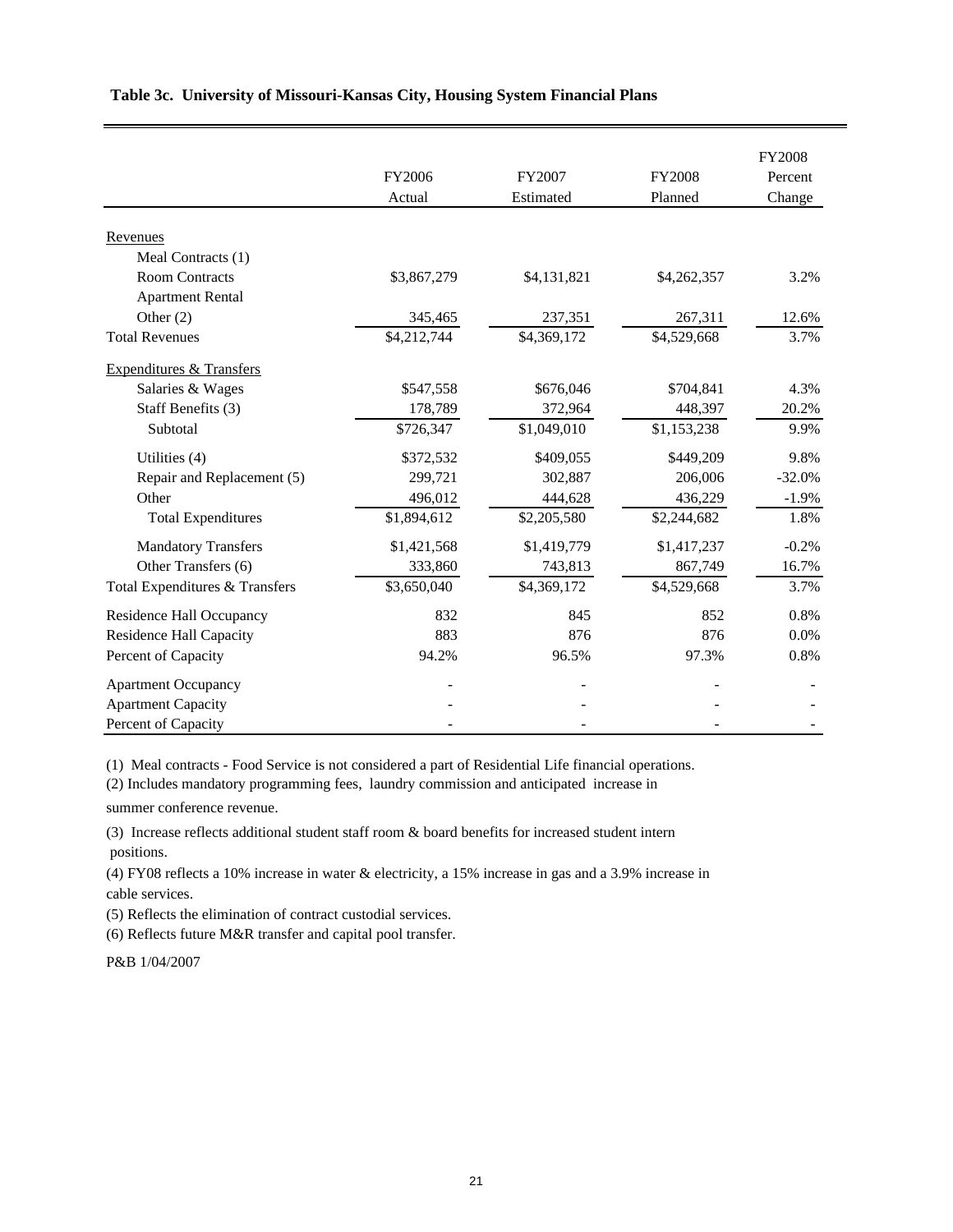|                                     | FY2006<br>Actual        | FY2007<br>Estimated      | <b>FY2008</b><br>Planned | <b>FY2008</b><br>Percent<br>Change |
|-------------------------------------|-------------------------|--------------------------|--------------------------|------------------------------------|
| Revenues                            |                         |                          |                          |                                    |
| <b>Meal Contracts</b>               | \$2,558,878             | \$2,789,264              | \$3,050,000              | 9.3%                               |
| <b>Room Contracts</b>               | 5,311,648               | 5,680,234                | 6,370,423                | 12.2%                              |
| <b>Apartment Rental</b>             | 200,803                 | 168,000                  | 180,000                  | 7.1%                               |
| Other                               | 236,832                 | 496,000                  | 505,000                  | 1.8%                               |
| <b>Total Revenues</b>               | $\overline{$8,308,161}$ | $\overline{\$9,133,498}$ | \$10,105,423             | 10.6%                              |
| <b>Expenditures &amp; Transfers</b> |                         |                          |                          |                                    |
| Salaries & Wages                    | \$1,215,208             | \$1,215,245              | \$1,263,850              | 4.0%                               |
| <b>Staff Benefits</b>               | 260,982                 | 279,469                  | 300,000                  | 7.3%                               |
| Subtotal                            | \$1,476,190             | \$1,494,714              | \$1,563,850              | 4.6%                               |
| <b>Utilities</b>                    | \$1,011,809             | \$1,153,580              | \$1,300,000              | 12.7%                              |
| Repair and Replacement              | 590,655                 | 600,000                  | 623,000                  | 3.8%                               |
| Other                               | 3,532,848               | 3,700,000                | 3,990,000                | 7.8%                               |
| <b>Total Expenditures</b>           | \$6,611,502             | \$6,948,294              | \$7,476,850              | 7.6%                               |
| <b>Mandatory Transfers</b>          | \$1,282,020             | \$1,280,000              | \$2,379,000              | 85.9%                              |
| <b>Other Transfers</b>              | 900,000                 | 900,000                  | 200,000                  | $-77.8%$                           |
| Total Expenditures & Transfers      | \$8,793,522             | \$9,128,294              | \$10,055,850             | 10.2%                              |
| Residence Hall Occupancy            | 1,324                   | 1,374                    | 1,410                    | 2.6%                               |
| <b>Residence Hall Capacity</b>      | 1,516                   | 1,542                    | 1,582                    | 2.6%                               |
| Percent of Capacity                 | 87.3%                   | 89.1%                    | 89.1%                    | 0.0%                               |
|                                     |                         |                          |                          |                                    |
| <b>Apartment Occupancy</b>          | 35                      | 35                       | 35                       | 0.0%                               |
| <b>Apartment Capacity</b>           | 36                      | 36                       | 36                       | 0.0%                               |
| Percent of Capacity                 | 97.2%                   | 97.2%                    | 97.2%                    | 0.0%                               |

### **Table 3d. University of Missouri-Rolla, Housing System Financial Plans (1)**

(1) In FY2008 Residential College Building 2 Hall will open and part of Thomas Jefferson Hall will be taken out of service for renovation.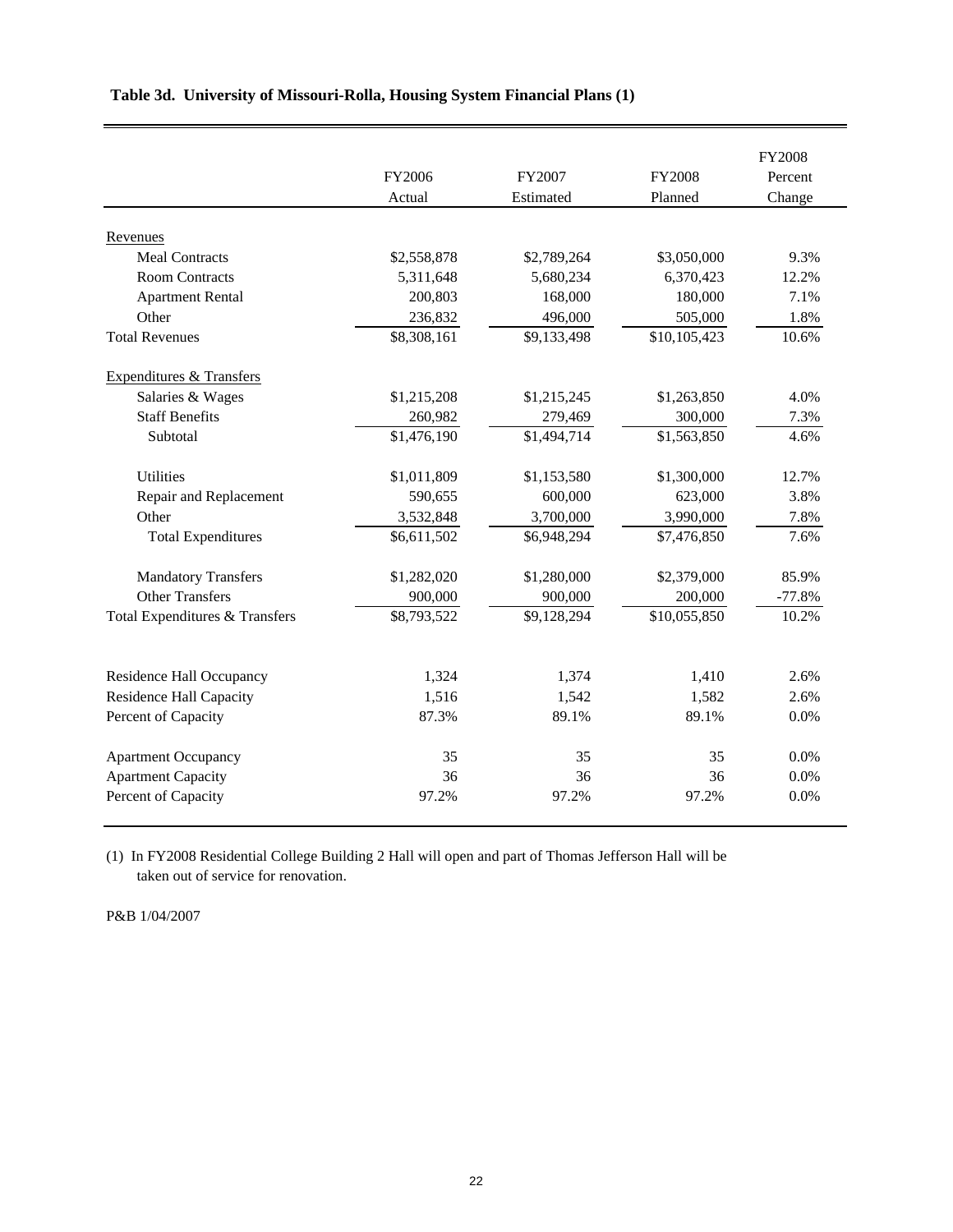|                                     |               |                |                | <b>FY2008</b> |
|-------------------------------------|---------------|----------------|----------------|---------------|
|                                     | FY2006        | FY2007         | <b>FY2008</b>  | Percent       |
|                                     | Actual        | Estimated      | Planned        | Change        |
| Revenues                            |               |                |                |               |
| <b>Meal Contracts</b>               | \$461,138     | \$485,000      | \$500,000      | 3.1%          |
| <b>Room Contracts</b>               | 1,051,102(1)  | 2,057,000(1)   | 3,081,000(1)   | 49.8%         |
| <b>Apartment Rental</b>             | 856,031       | 1,135,000      | 1,170,000      | 3.1%          |
| Other                               | 198,110       | 268,000 (2)    | 41,000(2)      | $-84.7%$      |
| <b>Total Revenues</b>               | \$2,566,381   | \$3,945,000    | \$4,792,000    | 21.5%         |
| <b>Expenditures &amp; Transfers</b> |               |                |                |               |
| Salaries & Wages                    | \$208,219(3)  | \$237,000(3)   | \$247,000      | 4.2%          |
| <b>Staff Benefits</b>               | 54,789        | 59,000         | 61,000         | 3.4%          |
| Subtotal                            | \$263,008     | \$296,000      | \$308,000      | 4.1%          |
| <b>Utilities</b>                    | \$319,428     | \$403,000      | \$415,000      | 3.0%          |
| Repair and Replacement              | 569,448 (4)   | 668,000 (4)    | 719,000 (4)    | 7.6%          |
| Other                               | 1,104,681(5)  | 1,098,000(5)   | 1,136,000(5)   | 3.5%          |
| <b>Total Expenditures</b>           | \$2,256,565   | \$2,465,000    | \$2,578,000    | 4.6%          |
| <b>Mandatory Transfers</b>          | \$292,986 (6) | \$1,198,000(6) | \$1,843,000(6) | 53.8%         |
| <b>Other Transfers</b>              | 283,155       | 282,000 (7)    | 318,000 (7)    | 12.8%         |
| Total Expenditures & Transfers      | \$2,832,706   | \$3,945,000    | \$4,739,000    | 20.1%         |
|                                     |               |                |                |               |
| <b>Residence Hall Occupancy</b>     | 242(4)        | 366(4)         | 657(4)         | 79.5%         |
| <b>Residence Hall Capacity</b>      | 282           | 617(8)         | 717(8)         | 16.2%         |
| Percent of Capacity                 | 85.8%<br>(9)  | 59.3% (9)      | 91.6%          | 54.5%         |
| <b>Apartment Occupancy</b>          | 164           | 152            | 162            | 6.6%          |
| <b>Apartment Capacity</b>           | 172           | 172            | 172            | 0.0%          |
| Percent of Capacity                 | 95.3%         | 88.4%          | 94.2%          | 6.6%          |

### **Table 3e. University of Missouri-St. Louis, Housing System Financial Plans**

(1) Revenue increase due to the new residence hall, Oak Hall, and Villa Hall being brought back online.

(2) FY2008 reflects a reduction in the Conferencing revenue allocation to Housing.

(3) FY2007 increase due to additional staff positions to assist with the increase in bed spaces.

(4) Increases associated with the addition of Oak Hall (Fall 2006), which increased the amount of square footage, bed spaces, and student occupancy to maintain.

- (5) Includes cost of goods, materials, supplies, communication costs, professional services, general and administrative expenses, campus support, and other operating expenses.
- (6) FY2007 and FY2008 include the addition of debt on Oak Hall and Mansion Hills.
- (7) FY2008 includes an internal loan for Oak Hall microfridges.

(8) FY2008 capacity increase due to Villa Hall being brought back online after required maintenance.

(9) FY2007 percent of capacity reduction due to floors in Oak Hall being unavailable for occupancy.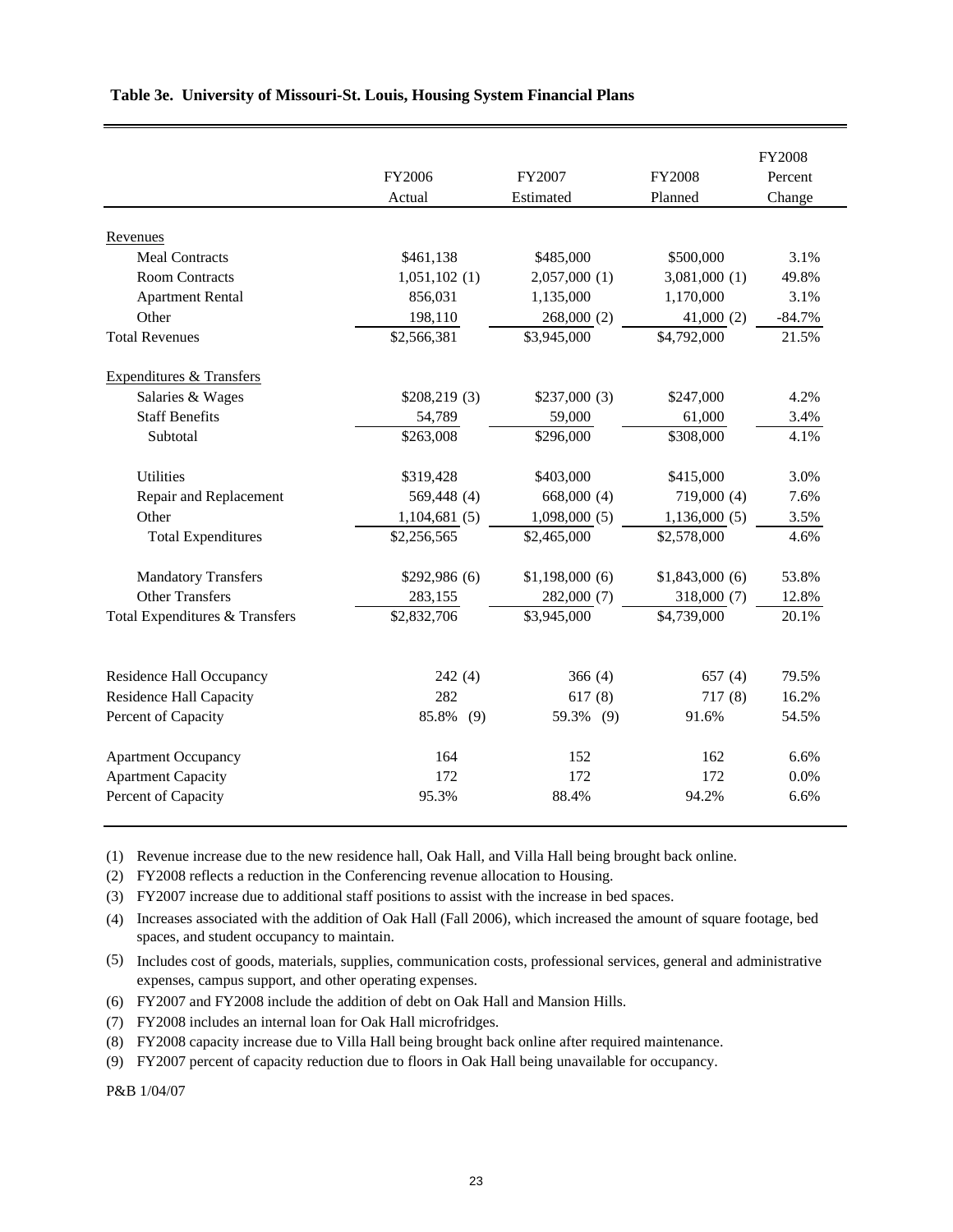| <br>                                                                |
|---------------------------------------------------------------------|
| I                                                                   |
| $\ddot{\phantom{a}}$<br>I                                           |
| I                                                                   |
|                                                                     |
| <b>Conditional Hoolth Sc</b>                                        |
|                                                                     |
| I                                                                   |
| ֧֧֧֧֧ׅ֧ׅ֧֧ׅ֧ׅ֧֪֧ׅ֧֧֪֧֛֪֪֪֧֪֪֧֚֚֚֚֚֚֚֚֚֚֚֚֚֚֚֚֚֚֚֚֚֚֚֚֚֝֝֝֝֬֜֜֝֬֜֜֜֜ |
|                                                                     |
| $\ddot{\vec{a}}$                                                    |
| l                                                                   |
| $\overline{a}$                                                      |
| :                                                                   |
|                                                                     |
| $\ddot{ }$                                                          |
| i                                                                   |
| Table                                                               |

|                          |                                                                                                                                                                                                                                                                                                                                               |                       |                        |                |                     | <b>FY2008 Semester Rates</b>       |                         |                   |                  |                      |                         |
|--------------------------|-----------------------------------------------------------------------------------------------------------------------------------------------------------------------------------------------------------------------------------------------------------------------------------------------------------------------------------------------|-----------------------|------------------------|----------------|---------------------|------------------------------------|-------------------------|-------------------|------------------|----------------------|-------------------------|
|                          | Undergrad                                                                                                                                                                                                                                                                                                                                     | GradProf              |                        | Undergrad      | Grad/Prof           |                                    |                         |                   |                  |                      |                         |
| Credit                   | Student                                                                                                                                                                                                                                                                                                                                       | Student               | Recreation             | Health         | Health              | Total                              | Total                   | Total             | Total            | % Chg.               | % Chg.                  |
| Hour<br>Load             | Activity<br>Fee $(1)$                                                                                                                                                                                                                                                                                                                         | Activity<br>Fee $(2)$ | Activity &<br>Facility | Service<br>Fee | Service<br>Fee      | U.G. Fees<br><b>FY08</b>           | G/P Fees<br><b>FY08</b> | U.G. Fees<br>FY07 | G/P Fees<br>FY07 | Fees<br>U.G.         | Grad/Prof<br>Fees $(3)$ |
|                          | \$9.68                                                                                                                                                                                                                                                                                                                                        | \$11.08               | \$0.00                 | \$0.00         | \$0.00              | \$9.68                             | \$11.08                 | \$9.02            | \$9.09           | 7.3%                 | 21.9%                   |
|                          | 19.36                                                                                                                                                                                                                                                                                                                                         | 22.16                 | 0.00                   | 0.00           | 0.00                | 19.36                              | 22.16                   | 18.04             | 18.18            | 7.3%                 | 21.9%                   |
| $\omega$                 | 29.04                                                                                                                                                                                                                                                                                                                                         | 33.24                 | 0.00                   | 0.00           | 0.00                | 29.04                              | 33.24                   | 27.06             | 27.27            |                      | 21.9%                   |
| 4                        | 38.72                                                                                                                                                                                                                                                                                                                                         | 44.32                 | 0.00                   | 0.00           | 0.00                | 38.72                              | 44.32                   | 36.08             | 36.36            | 7.3%<br>7.3%         | 21.9%                   |
| n                        | 48.40                                                                                                                                                                                                                                                                                                                                         | 55.40                 | 0.00                   | 0.00           | 0.00                | 48.40                              | 55.40                   | 45.10             | 45.45            | 7.3%<br>7.3%         | 21.9%                   |
| $\circ$                  | 58.08                                                                                                                                                                                                                                                                                                                                         | 66.48                 | 0.00                   | 0.00           | 0.00                | 58.08                              | 66.48                   | 54.12             | 54.55            |                      | 21.9%                   |
| ↽                        | 67.76                                                                                                                                                                                                                                                                                                                                         | 77.56                 | 129.74                 | 89.28          | 89.28               | 286.78                             | 296.58                  | 267.75            | 268.25           | 7.1%                 | 10.6%                   |
| $\infty$                 | 77.44                                                                                                                                                                                                                                                                                                                                         | 88.64                 | 129.74                 | 89.28          | 89.28               | 296.46                             | 307.66                  | 276.77            | 277.34           | 7.1%                 | 10.9%                   |
| $\sigma$                 | 87.12                                                                                                                                                                                                                                                                                                                                         | 99.72                 | 129.74                 | 89.28          | 89.28               | 306.14                             | 318.74                  | 285.79            | 286.43           | 7.1%                 | 11.3%                   |
| $\overline{\phantom{0}}$ | 96.80                                                                                                                                                                                                                                                                                                                                         | 99.72                 | 129.74                 | 89.28          | 89.28               | 315.82                             | 318.74                  | 294.81            | 295.52           | 7.1%                 | 7.9%                    |
| $\Box$                   | 106.48                                                                                                                                                                                                                                                                                                                                        | 99.72                 | 129.74                 | 89.28          | 89.28               | 325.50                             | 318.74                  | 303.83            | 304.61           | 7.1%                 | 4.6%                    |
| $^{+}$<br>12             | 116.16                                                                                                                                                                                                                                                                                                                                        | 99.72                 | 129.74                 | 89.28          | 89.28               | 335.18                             | 318.74                  | 312.85            | 313.70           | 7.1%                 | 1.6%                    |
|                          |                                                                                                                                                                                                                                                                                                                                               |                       |                        |                | FY2007 Semester Fee |                                    |                         |                   |                  |                      |                         |
| $12+$                    | 108.24                                                                                                                                                                                                                                                                                                                                        | 109.09                | 125.60                 | 79.01          | 79.01               |                                    |                         | 312.85            | 313.70           |                      |                         |
| % Chg.                   | 7.3%                                                                                                                                                                                                                                                                                                                                          | $-8.6%$               | 3.3%                   | 13.0%          | 13.0%               |                                    |                         | 7.1%              | 1.6%             |                      |                         |
|                          |                                                                                                                                                                                                                                                                                                                                               |                       |                        |                |                     | <b>FY2008 Summer Session Rates</b> |                         |                   |                  |                      |                         |
|                          | Undergrad                                                                                                                                                                                                                                                                                                                                     | Graduate              |                        | Undergrad      | Grad/Prof           |                                    |                         |                   |                  |                      |                         |
| Credit                   | Student                                                                                                                                                                                                                                                                                                                                       | Student               | Recreation             | Health         | Health              | Total                              | Total                   | Total             | Total            | % Chg.               | % Chg.                  |
| Hour                     | Activity                                                                                                                                                                                                                                                                                                                                      | Activity              | Activity &             | Service        | Service             | <b>FY08</b>                        | <b>FY08</b>             | FY07              | FY07             | U.G.                 | Grad/Prof               |
| Load                     | Fee                                                                                                                                                                                                                                                                                                                                           | Fee                   | Facility               | Fee            | Fee                 | U.G. Fees                          | G/P Fees                | U.G. Fees         | G/P Fees         | Fees                 | Fees (3)                |
|                          | \$9.68                                                                                                                                                                                                                                                                                                                                        | \$11.08               | \$0.00                 | \$0.00         | \$0.00              | \$9.68                             | \$11.08                 | \$9.02            | \$9.09           | 7.3%                 | 21.9%                   |
| $\sim$                   | 19.36                                                                                                                                                                                                                                                                                                                                         | 22.16                 | 0.00                   | 0.00           | 0.00                | 19.36                              | 22.16                   | 18.04             | 18.18            | 7.3%                 | 21.9%                   |
| $\epsilon$               | 29.04                                                                                                                                                                                                                                                                                                                                         | 33.24                 | 0.00                   | 0.00           | 0.00                | 29.04                              | 33.24                   | 27.06             | 27.27            |                      | 21.9%                   |
| 4                        | 38.72                                                                                                                                                                                                                                                                                                                                         | 44.32                 | 0.00                   | 0.00           | 72.85               | 38.72                              | 117.17                  | 36.08             | 100.83           |                      | 16.2%                   |
| $\mathbf{\hat{S}}$       | 48.40                                                                                                                                                                                                                                                                                                                                         | 55.40                 | 0.00                   | 0.00           | 72.85               | 48.40                              | 128.25                  | 45.10             | 109.92           | 7.3%<br>7.3%<br>7.3% | 16.7%                   |
| $\circ$                  | 58.08                                                                                                                                                                                                                                                                                                                                         | 66.48                 | 0.00                   | 72.85          | 72.85               | 130.93                             | 139.33                  | 118.59            | 119.02           | 10.4%                | 17.1%                   |
| $\ddot{\tau}$            | 58.08                                                                                                                                                                                                                                                                                                                                         | 66.48                 | 54.87                  | 72.85          | 72.85               | 195.80                             | 204.20                  | 181.39            | 181.82           | 7.9%                 | 12.3%                   |
|                          |                                                                                                                                                                                                                                                                                                                                               |                       |                        |                | FY2007 Summer Fee   |                                    |                         |                   |                  |                      |                         |
| $\ddot{7}$               | 54.12                                                                                                                                                                                                                                                                                                                                         | 54.55                 | 62.80                  | 64.47          | 64.47               |                                    |                         | 181.39            | 181.82           |                      |                         |
| % Chg.                   | 7.3%                                                                                                                                                                                                                                                                                                                                          | 21.9%                 | 3.3%                   | 13.0%          | 13.0%               |                                    |                         | 7.9%              | 12.3%            |                      |                         |
| Notes:                   |                                                                                                                                                                                                                                                                                                                                               |                       |                        |                |                     |                                    |                         |                   |                  |                      |                         |
|                          | (1) Undergraduate Student Activity Fees include fees to fund: Student Government, Student Organizations, Readership Program, Sports Clubs, Legion of Black Collegians, Associated                                                                                                                                                             |                       |                        |                |                     |                                    |                         |                   |                  |                      |                         |
|                          | (2) Graduate/Professional Student Activity Fees include fees to fund: Student Government, Student Organizations, Readership Program, Sports Clubs, Associated Students,<br>Students, Capital Improvements, Divisional Councils, Transportation System, Memorial Union, Student Life, Counseling Center, Jesse Auditorium, and Parking Garage. |                       |                        |                |                     |                                    |                         |                   |                  |                      |                         |
|                          | Capital Improvements, Divisional Councils, Transportation System, Memorial Union, Student Life, Counseling Center, Jesse Auditorium, and Parking Garage.                                                                                                                                                                                      |                       |                        |                |                     |                                    |                         |                   |                  |                      |                         |
|                          | (3) Graduate/Professional Student Activity Fees were formerly assessed with a full fee plateau of 12 credit hours. Graduate Students were predominately enrolled for 9 hours                                                                                                                                                                  |                       |                        |                |                     |                                    |                         |                   |                  |                      |                         |
|                          | while Professional Students were taking 12-15 hours. As a result these groups were paying differing amounts of activity fees for the same services. The change to a restructured                                                                                                                                                              |                       |                        |                |                     |                                    |                         |                   |                  |                      |                         |
|                          | 9 credit hour plateau equalizes the charges to all Graduate and Professional students.                                                                                                                                                                                                                                                        |                       |                        |                |                     |                                    |                         |                   |                  |                      |                         |

P&B 1/5/07 P&B 1/5/07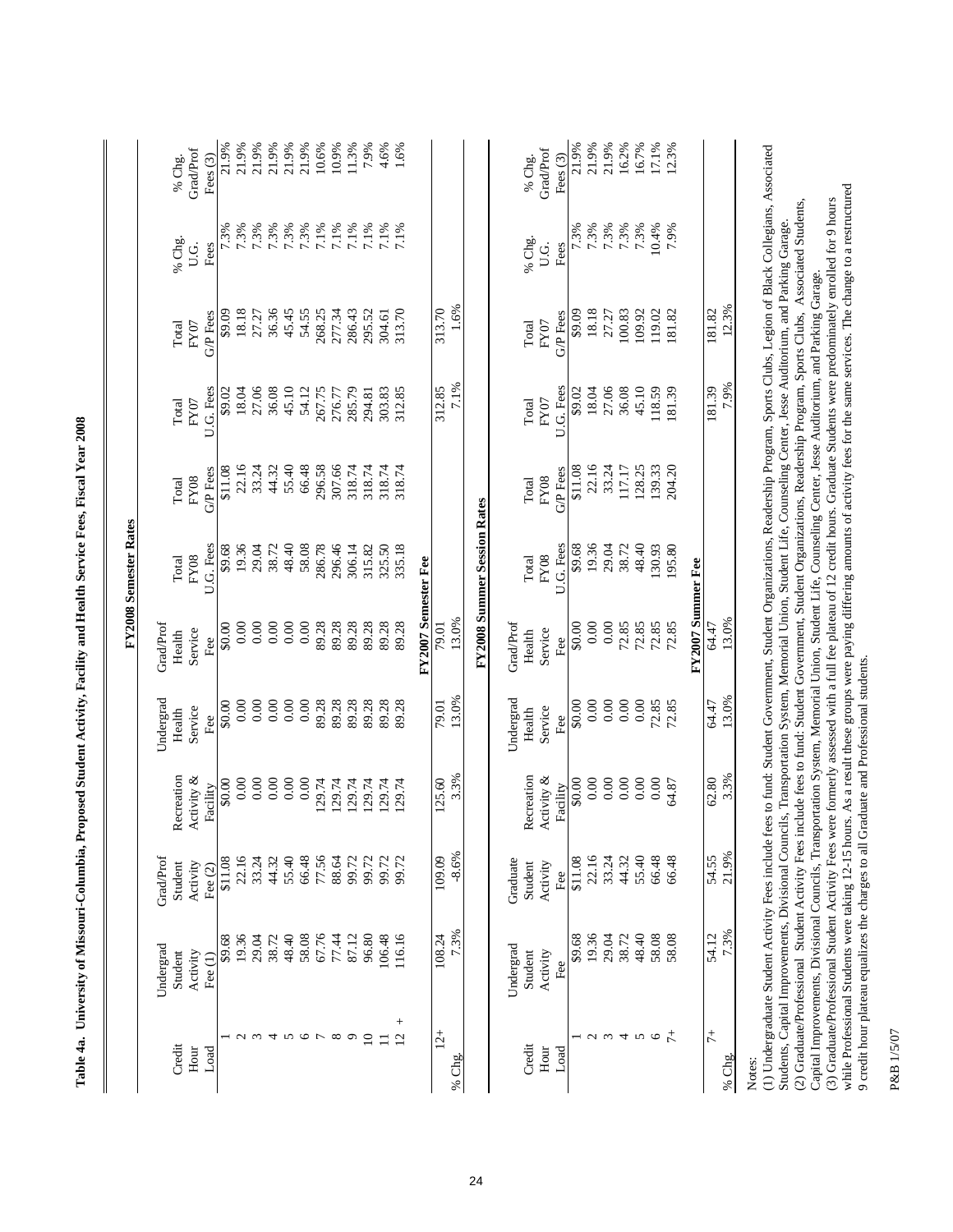| Credit<br>Hour<br>Load   |        |          |                                        |               | FY2008 Semester Rates              |         |          |             |           |                   |
|--------------------------|--------|----------|----------------------------------------|---------------|------------------------------------|---------|----------|-------------|-----------|-------------------|
|                          | Univ.  |          |                                        | Student       | Phys.                              | Student | Rec.     | Total       |           |                   |
|                          | Center | Athletic | A.S.U.M.                               | Activity      | Facility                           | Health  | Facility | <b>FY08</b> | Total     | %Chg              |
|                          | Fee    | Fee      | Fee                                    | Fee           | Fee                                | Fee     | Fee      | Fees        | FY07 Fees | <b>Total Fees</b> |
|                          | \$6.02 | \$4.28   | \$0.15                                 | \$4.25        | \$0.67                             | \$3.74  | \$30.00  | \$49.11     | \$48.42   | 1.4%              |
|                          | 12.04  | 8.55     | $0.30$<br>0.45                         | 8.51          | $1.33$<br>$2.00$                   | 7.48    | 30.00    | 68.22       | 66.83     | 2.1%              |
|                          | 18.06  | 12.83    |                                        | 12.76         |                                    | 11.23   | 30.00    | 87.33       | 85.25     | 2.4%              |
| 4                        | 24.08  | 17.11    | 0.60                                   | 17.01         | 2.67                               | 14.97   | 30.00    | 106.44      | 103.66    | 2.7%              |
| 5                        | 30.10  | 21.38    | 0.75                                   | 21.27         | 3.33                               | 18.71   | 30.00    | 125.55      | 122.08    | 2.8%              |
| $\circ$                  | 36.12  | 25.66    | 0.90                                   | 25.52         | 4.00                               | 22.45   | 30.00    | 144.65      | 140.49    | 3.0%              |
|                          | 42.14  | 29.94    | $1.05$<br>$1.20$                       | 29.78         | 4.67                               | 26.19   | 30.00    | 163.76      | 158.91    | 3.1%              |
| ${}^{\circ}$             | 48.16  | 34.21    |                                        | 34.03         | 5.33                               | 29.94   | 30.00    | 182.87      | 177.32    | 3.1%              |
| $\sigma$                 | 54.18  | 38.49    | 1.35                                   | 38.28         | $6.00\,$                           | 33.68   | 30.00    | 201.98      | 195.74    | 3.2%              |
| $\overline{10}$          | 60.20  | 42.77    | 1.50                                   | 42.54         | 6.67                               | 37.42   | 30.00    | 221.09      | 214.15    | 3.2%              |
| $\equiv$                 | 66.22  | 47.04    | 1.50                                   | 46.79         | 7.33                               | 41.16   | 30.00    | 240.05      | 232.42    | 3.3%              |
| $^{+}$<br>$\overline{2}$ | 72.24  | 51.32    | $1.50\,$                               | 51.04         | 8.00                               | 44.90   | 30.00    | 259.00      | 250.68    | 3.3%              |
|                          |        |          |                                        |               | FY2007 Semester Fee                |         |          |             |           |                   |
| $12+$                    | 69.60  | 49.44    | $\frac{1.50}{ }$                       | 49.18         | 7.70                               | 43.26   | 30.00    |             | 250.68    |                   |
| %Chg.                    | 3.8%   | 3.8%     | 0.0%                                   | 3.8%          | 3.8%                               | 3.8%    | 0.0%     |             | 3.3%      |                   |
|                          |        |          |                                        |               | <b>FY2008 Summer Session Rates</b> |         |          |             |           |                   |
| Credit                   | Univ.  |          |                                        | Student       | Phys.                              | Student | Rec.     | Total       |           |                   |
| Hour                     | Center | Athletic | A.S.U.M                                | Activity      | Facility                           | Health  | Facility | <b>FY08</b> | Total     | %Chg              |
| Load                     | Fee    | Fee      | Fee                                    | Fee<br>\$4.25 | Fee                                | Fee     | Fee      | Fees        | FY07 Fees | Total Fees        |
|                          | \$6.02 | \$4.28   | \$0.15                                 |               | \$0.67                             | \$3.74  | \$15.00  | \$34.11     | 33.42     | 2.1%              |
| $\mathcal{L}$            | 12.04  | 8.55     |                                        | 8.51          | 1.33                               | 7.48    | 15.00    | 53.22       | 51.83     | 2.7%              |
| $\omega$ 4               | 18.06  | 12.83    |                                        | 12.76         | $2.00$<br>$2.67$                   | 11.23   | .5.00    | 72.33       | 70.25     | 3.0%              |
|                          | 24.08  | 17.11    |                                        | 17.01         |                                    | 14.97   | 15.00    | 91.44       | 88.66     | 3.1%              |
| $\sim$                   | 30.10  | 21.38    | $0.30$<br>0.45<br>0.60<br>0.75<br>0.90 | 21.27         | 3.33                               | 18.71   | 15.00    | 110.55      | 107.08    | 3.2%              |
| $6 +$                    | 36.12  | 25.66    |                                        | 25.52         | 4.00                               | 22.45   | 15.00    | 129.65      | 125.49    | 3.3%              |
|                          |        |          |                                        |               | FY2007 Summer Fee                  |         |          |             |           |                   |
| $\ddot{\circ}$           | 34.80  | 24.72    | 0.90                                   | 24.59         | 3.85                               | 21.63   | 15.00    |             | 125.49    |                   |
| %Chg.                    | 3.8%   | 3.8%     | 0.0%                                   | 3.8%          | 3.8%                               | 3.8%    | 0.0%     |             | 3.3%      |                   |

25

P&B 1/5/07 P&B 1/5/07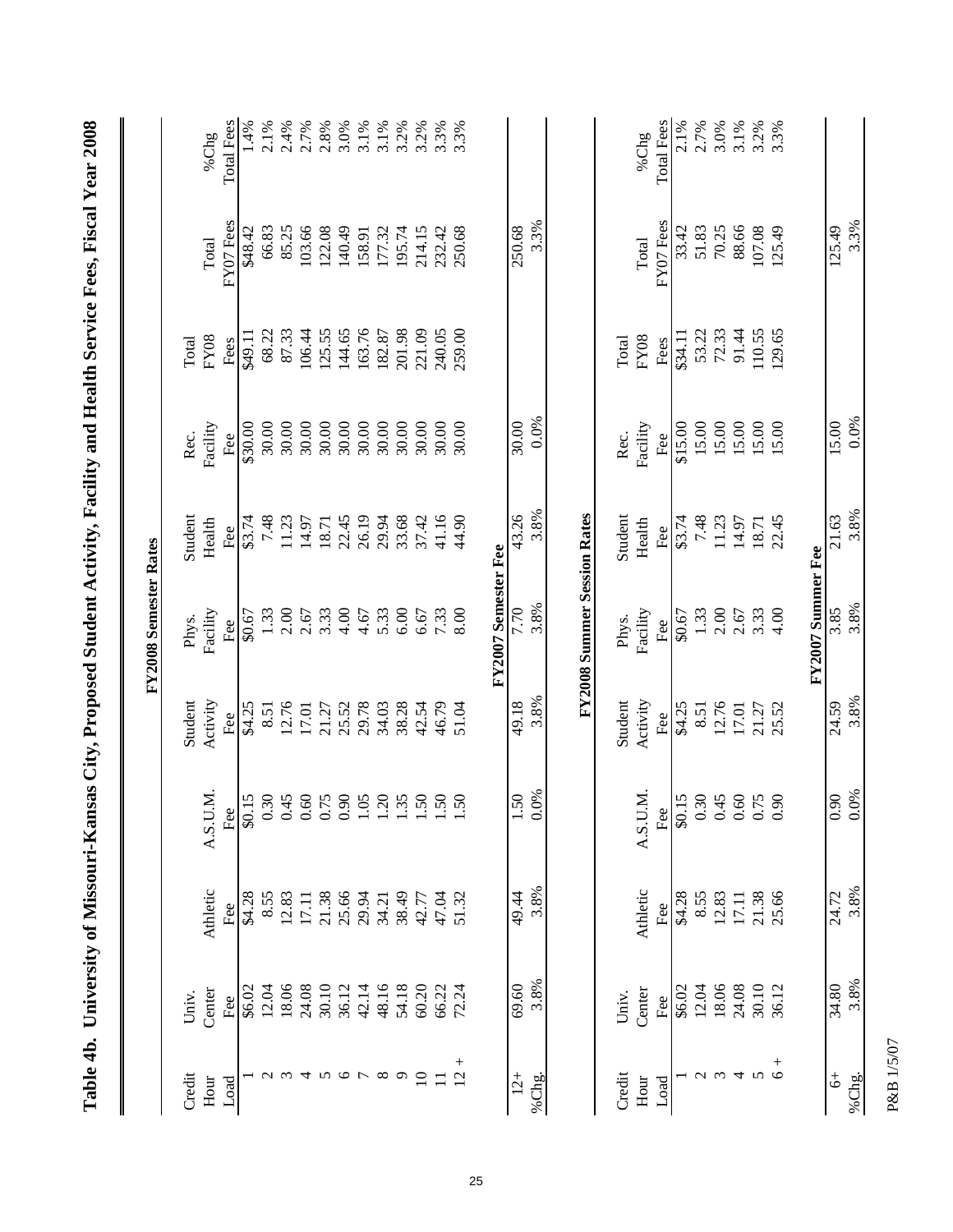| Ξ<br>l,<br>í.<br>≎ |
|--------------------|

|  | 1) Assessed to undergraduate students in fall semester only. | (2) Assessed to graduates students only. |
|--|--------------------------------------------------------------|------------------------------------------|
|--|--------------------------------------------------------------|------------------------------------------|

|      | Assessed to undergraduate |
|------|---------------------------|
| tes: |                           |
|      |                           |

|                     |                    |                |                             |               |                  |                     | FY2008 Semester Rates              |                          |                           |                   |                    |                                    |                           |
|---------------------|--------------------|----------------|-----------------------------|---------------|------------------|---------------------|------------------------------------|--------------------------|---------------------------|-------------------|--------------------|------------------------------------|---------------------------|
| Credit              | Student            | Health         | IMural                      | Univ.         | Univ.            | Rollamo             | Graduate                           | Total                    | Total                     | Total             | Total              | % Chg.                             | % Chg.                    |
| Hour<br>Load        | Activity<br>Fee    | Service<br>Fee | Facility<br>Fe <sub>e</sub> | Center<br>Fee | Center<br>Debt   | Book (1)<br>Year    | Student<br>Fee $(2)$               | U.G. Fees<br><b>FY08</b> | Grad. Fees<br><b>FY08</b> | U.G. Fees<br>FY07 | Grad. Fees<br>FY07 | U.G.<br>Fees                       | Grad.<br>Fees             |
|                     | \$12.81            | \$79.00        | \$1.00                      | \$2.51        | \$12.50          | \$0.00              | \$3.20                             | \$107.82                 | \$111.02                  | \$101.76          | \$103.96           | 6.0%                               | 6.8%                      |
|                     | 25.62              | 79.00          | 2.00                        | 5.02          | 25.00            | 0.00                | 3.20                               | 136.64                   | 139.84                    | 130.52            | 132.72             | 4.7%                               | 5.4%                      |
|                     | 38.43              | 79.00          | 3.00                        | 7.53          | 37.50            | 0.00                | 3.20                               | 165.46                   | 168.66                    | 159.28            | 161.48             |                                    |                           |
|                     | 51.24              | 79.00          | 4.00                        | 10.04         | 50.00            | 0.00                | 3.20                               | 194.28                   | 197.48                    | 188.04            | 190.24             |                                    |                           |
|                     | 64.05              | 79.00          | 5.00                        | 12.55         |                  | 0.00                | 3.20                               | 223.10                   | 226.30                    | 216.80            | 219.00             |                                    |                           |
| 234567              | 76.86              | 79.00          | $6.00$                      | 15.06         | $62.50$<br>75.00 | 0.00                | 3.20                               | 251.92                   | 255.12                    | 245.56            | 247.76             | $3.9%$ $3.3%$ $3.3%$ $3.6%$ $3.3%$ | $88888888$<br>$489907999$ |
|                     | 89.67              | 79.00          | $7.00$                      | 17.57         | 87.50            | 10.00               | 3.20                               | 290.74                   | 283.94                    | 284.32            | 276.52             |                                    |                           |
| $\infty$            | 102.48             | 79.00          | 8.00                        | 20.08         | 100.00           | 10.00               | 3.20                               | 319.56                   | 312.76                    | 313.08            | 305.28             | 2.1%                               |                           |
| $\sigma$            | 115.29             | 79.00          | 9.00                        | 22.59         | 112.50           | 10.00               | 3.20                               | 348.38                   | 341.58                    | 341.84            | 334.04             | 1.9%                               |                           |
| $\Xi$               | 128.10             | 79.00          | 10.00                       | 25.10         | 125.00           | 10.00               | 3.20                               | 377.20                   | 370.40                    | 370.60            | 362.80             | 1.8%                               | 2.1%                      |
| $\equiv$            | 128.10             | 79.00          | 10.00                       | 25.10         | 125.00           | 10.00               | 3.20                               | 377.20                   | 370.40                    | 370.60            | 362.80             | $\frac{988}{1.8\%}$                | 2.1%                      |
| $12^{+}$            | 128.10             | 79.00          | 10.00                       | 25.10         | 125.00           | 10.00               | 3.20                               | 377.20                   | 370.40                    | 370.60            | 362.80             |                                    | 2.1%                      |
|                     |                    |                |                             |               |                  |                     | FY2007 Semester Fee                |                          |                           |                   |                    |                                    |                           |
| $12+$               | 128.50             | 73.00          | 10.00                       | 24.10         | 125.00           | 10.00               | 2.20                               |                          |                           | 370.60            | 362.80             |                                    |                           |
| % Chg.              | $-0.3%$            | 8.2%           | 0.0%                        | 4.1%          | 0.0%             | 0.0%                | 45.5%                              |                          |                           | 1.8%              | 2.1%               |                                    |                           |
|                     |                    |                |                             |               |                  |                     | <b>FY2008 Summer Session Rates</b> |                          |                           |                   |                    |                                    |                           |
| Credit              | Student            | Health         | <b>I</b> Mural              | Univ.         | Univ.            | Rollamo             | Graduate                           | Total                    | Total                     | Total             | Total              | % Chg.                             | % Chg.                    |
| Hour                | Activity           | Service        | Facility                    | Center        | Center           | Year                | Student                            | <b>FY08</b>              | ${\rm F}Y08$              | FY07              | ${\rm FY07}$       | U.G.                               | Grad.                     |
| Load                | Fee $\overline{ }$ | Fee            | Fee                         | Fee           | Debt             | Book <sup>(1)</sup> | Fee                                | U.G. Fess                | Grad. Fees                | U.G. Fees         | Grad. Fees         | Fees                               | Fees                      |
|                     | \$9.22             | \$39.50        | \$0.67                      | \$2.41        | \$12.50          | \$0.00              | \$0.00                             | \$64.30                  | \$64.30                   | \$60.92           | \$60.92            | 5.5%                               | 5.5%                      |
| $\sim$              | 18.44              | 39.50          | 1.33                        | 4.82          | 25.00            | 0.00                | 0.00                               | 89.09                    | 89.09                     | 85.34             | 85.34              | 4.4%                               | 4.4%                      |
|                     | 27.66              | 39.50          | $2.00$                      | 7.23          | 37.50            | 0.00                | 0.00                               | 113.89                   | 113.89                    | 109.76            | 109.76             |                                    |                           |
| $\omega$ 4 $\omega$ | 36.88              | 39.50          | 2.66                        | 9.64          | 50.00            | $0.00\,$            | 0.00                               | 138.68                   | 138.68                    | 134.18            | 134.18             | $3.8%$<br>$3.4%$<br>$3.1%$         | $3.8\%$<br>$3.4\%$        |
|                     | 46.10              | 39.50          | 3.33                        | 12.05         | 62.50            | 0.00                | $0.00\,$                           | 163.48                   | 163.48                    | 158.60            | 158.60             |                                    | 3.1%                      |
| $\ddot{\circ}$      | 46.10              | 39.50          | 3.33                        | 12.05         | 62.50            | 0.00                | 0.00                               | 163.48                   | 163.48                    | 158.60            | 158.60             | 3.1%                               | 3.1%                      |
|                     |                    |                |                             |               |                  |                     | FY2007 Summer Fee                  |                          |                           |                   |                    |                                    |                           |
| % Chg.<br>\$        | 4.2%<br>44.25      | 8.2%<br>36.50  | 0.9%<br>3.30                | 0.0%<br>12.05 | 0.0%<br>62.50    | n/a<br>n/a          | $\overline{n}/a$<br>n/a            |                          |                           | 3.1%<br>158.60    | 3.1%<br>158.60     |                                    |                           |
| Notes:              |                    |                |                             |               |                  |                     |                                    |                          |                           |                   |                    |                                    |                           |

 **Table 4c. University of Missouri-Rolla, Proposed Student Activity, Facility and Health Service Fees, Fiscal Year 2008**

Table 4c. University of Missouri-Rolla, Proposed Student Activity, Facility and Health Service Fees, Fiscal Year 2008

26